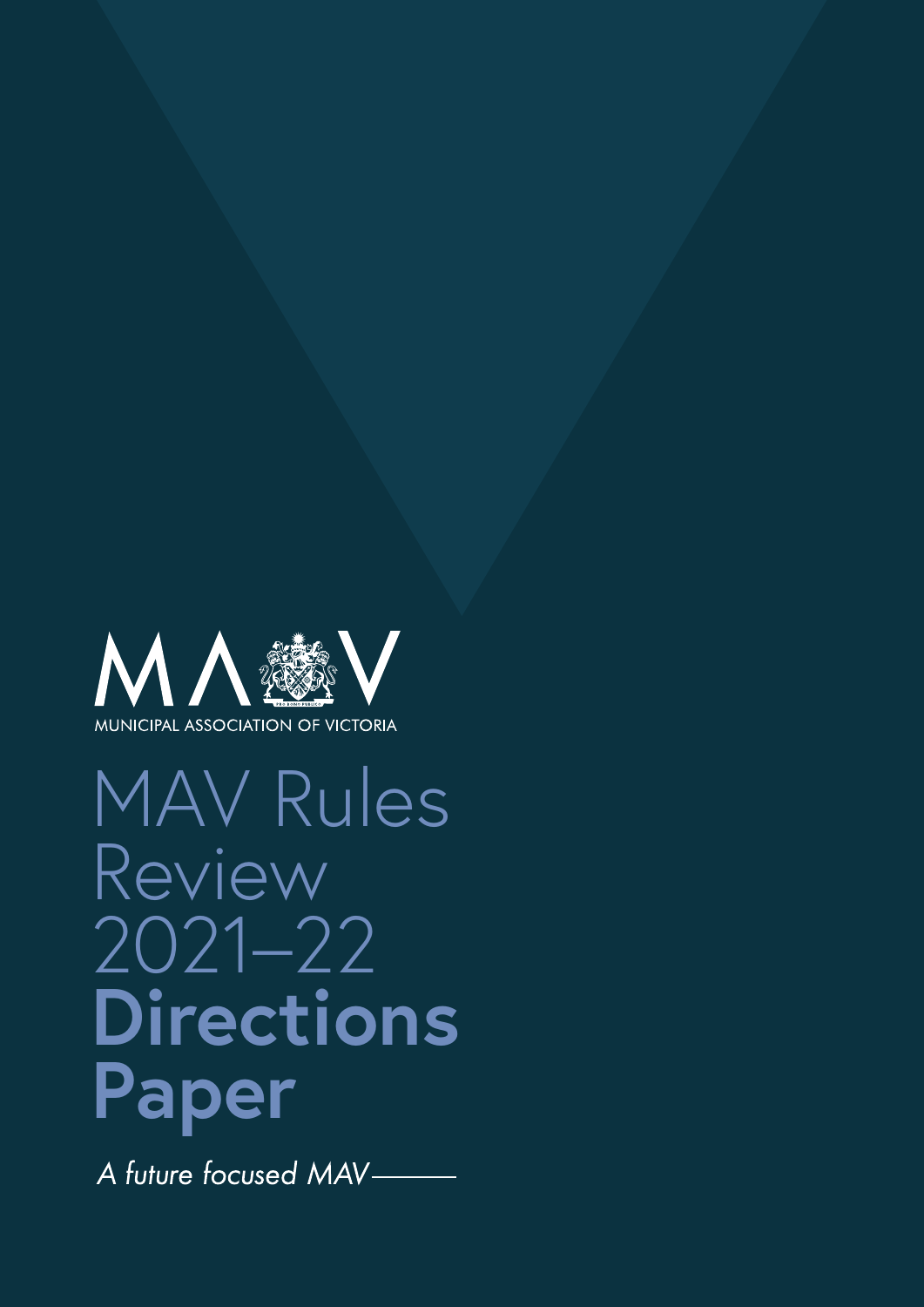

## **Contents**

## [2](#page-2-0) **[Foreword](#page-2-0)**

[From the MAV President](#page-2-0)

## 3

## **Background**

[What are the MAV Rules?](#page-3-0) [What Has Happened So Far?](#page-4-0)  [What Have We Learnt?](#page-4-0) [What Happens Next?](#page-4-0) [The Decision-Making Journey](#page-5-0)

## 6 **Rules Affecting the Office of MAV President**

[Nominating for President](#page-6-0) [The President's Term in Office](#page-7-0) [The President's Tenure](#page-7-0)

## 8

## **Rules Affecting the MAV Board**

[Electing a Board](#page-8-0) [Skill Based Board Members to Consider](#page-9-0) [The Size of the Board](#page-11-0) [Term and Tenure of Board Members](#page-11-0) [Interim Board Arrangements](#page-12-0) [Board Performance and Accountability](#page-13-0)

## 16 **Rules Affecting State Council**

[State Council Making Policy](#page-16-0) [Plural or Weighted Voting](#page-18-0) [Who May Submit Matters for Consideration](#page-19-0)  [at State Council?](#page-19-0) [High Standards of Ethical Behaviour](#page-20-0) [Councils Discontinuing Their MAV Financial](#page-20-0)  [Membership](#page-20-0) [Other MAV Rules Changes](#page-20-0) [Responding to this Directions Paper](#page-21-0)

## $22$ **Summary of Directions**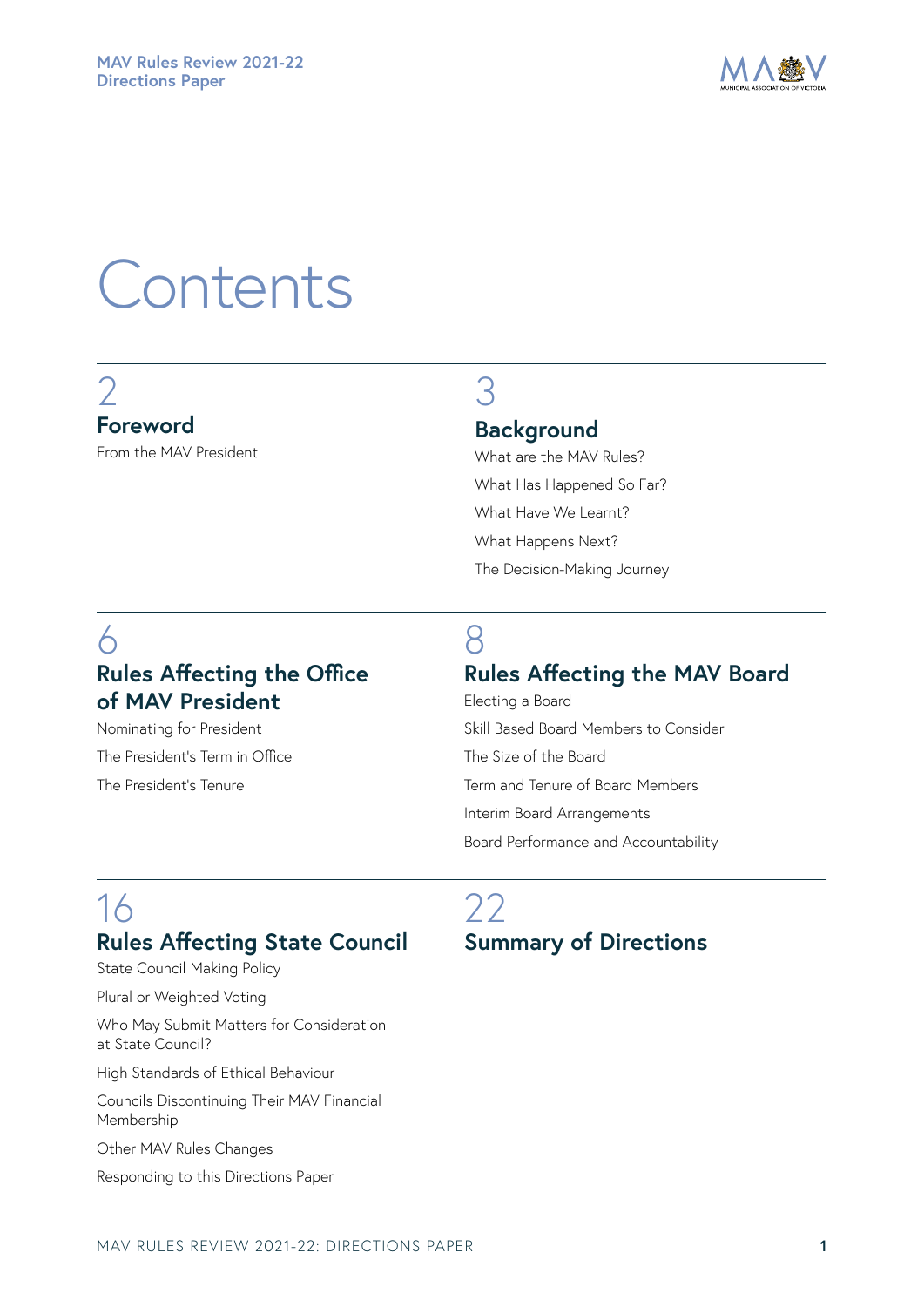

## <span id="page-2-0"></span>**Foreword**



## **From the MAV President**

We are pleased to release this Directions Paper that signals the commencement of Phase 2 of the review of the MAV Rules, on behalf of the MAV Board.

The MAV Rules is an important legal document that defines how the organisation runs, governs and operates. The review and update of the Rules aims to ensure the MAV is fit-for-purpose and future-focused. As proposed in the initial Discussion Paper, the MAV's success will depend on demonstrating we are:

- A strong sector leader
- Modern and contemporary
- Credible
- Well governed.

We particularly wish to thank those who responded to the Discussion Paper, those who participated in the Phase 1 consultation forums, provided feedback and submissions. We acknowledge and have actively listened to the range of views.

The proposed reforms outlined in this Directions Paper have been informed by research, feedback and submissions received as part of Phase 1. Our conversations have confirmed many of the issues covered by the Rules dovetail, making them somewhat complex and interdependent.

Rules that relate to the President, the Board and State Council are key issues considered at length in this Directions Paper. These Rules are critical to the way we lead, manage our affairs and work in partnership with and for the sector. This Directions Paper seeks to provide some clarity on a way forward on these key issues and the required Rule changes under consideration.

We are committed to a comprehensive consultation and engagement process. As with Phase 1, consultation on this Directions Paper will include further opportunities for engagement through a second round of forums and calling for submissions. I encourage all those with an interest to have their say.

At the MAV State Council in June, the feedback from the Directions Paper and any further refinements to proposed Rule changes will be considered by MAV Representatives, who will provide further direction to the Board. Then the final phase, drafting of the Rules to be considered for adoption at a Special State Council meeting in September this year.

Again, thank you to all who have contributed to the review of the MAV Rules to date. We look forward to seeing you at the upcoming round table discussions and receiving written submissions in response to this Paper.

**David Clark MAV President**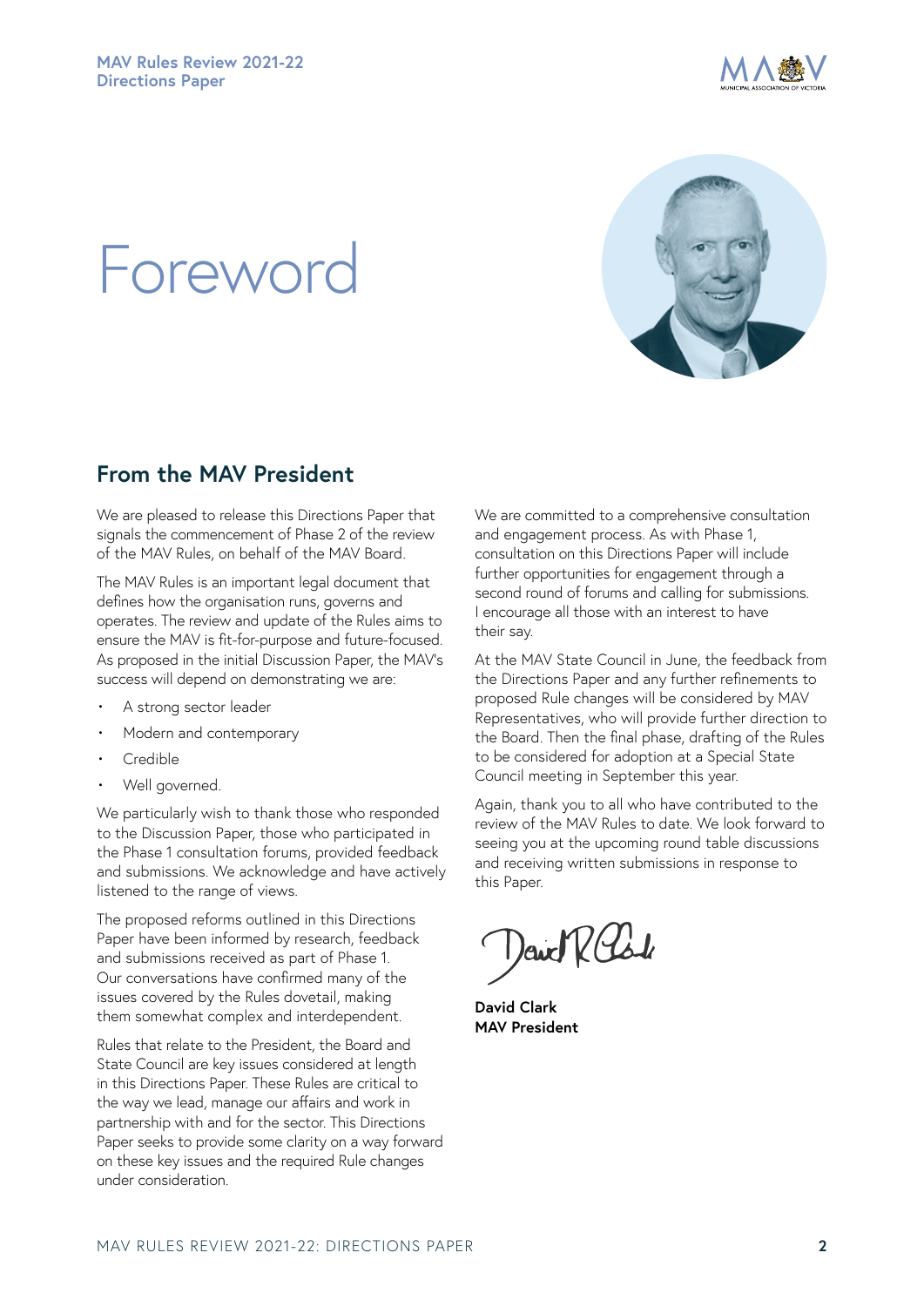

## <span id="page-3-0"></span>Background

The Municipal Association of Victoria (MAV) State Council on 21 May 2021 resolved to review the MAV Rules.

The MAV's current Rules were approved by an Order in Council dated 5 February 2013. This review will be the first comprehensive Rules review undertaken since 2006.

Rule changes have tended to be incremental. That has led to a set of Rules that no longer serves the MAV well.

### **What are the MAV Rules?**

The MAV is established by the *Municipal Association Act 1907*. The MAV is not a Council and is governed by its own legislation. The MAV's operations are subject to normal review mechanisms of the State, like the Victorian Auditor General. Also, the MAV is subject to prudential regulation required by the Federal *Corporations Act 2001*. This is because of the MAV's insurance business. The MAV entity can be described as something between a corporation (in terms of its independence) and a statutory body (in terms of the accountability mechanisms applied to it). It is the *Municipal Association Act 1907* which empowers the MAV to make Rules. The Act says:

*"— It shall be competent for the Association with the approval of the Governor in Council to make rules (a) for the management of the association; (b) for the regulation of its proceedings; (c) for fixing the amount of the subscription to be paid annually to the Association by each municipality; (d) for the regulation and management of and for fixing the rate of contributions to the Municipal Officers Fidelity Guarantee Fund and terms and conditions upon which the benefit of such fund shall be available; and (e) generally for all matters whatsoever affecting the management of the Association not inconsistent with the laws of Victoria."*

This power to make Rules is a broad one. Any change to the Rules requires a State Council resolution. The resolution must be carried in two ways by:

- 1. a majority of votes (noting the plural voting system); **and**
- 2. 60% of the representatives of participating member councils voting in favour.

Any changes to the Rules require the approval of the Governor in Council. That means securing positive support from the Department of Jobs, Precincts and Regions through to the Minister for Local Government

The MAV's current Rules are on the MAV website at **[mav.asn.au](http://www.mav.asn.au)**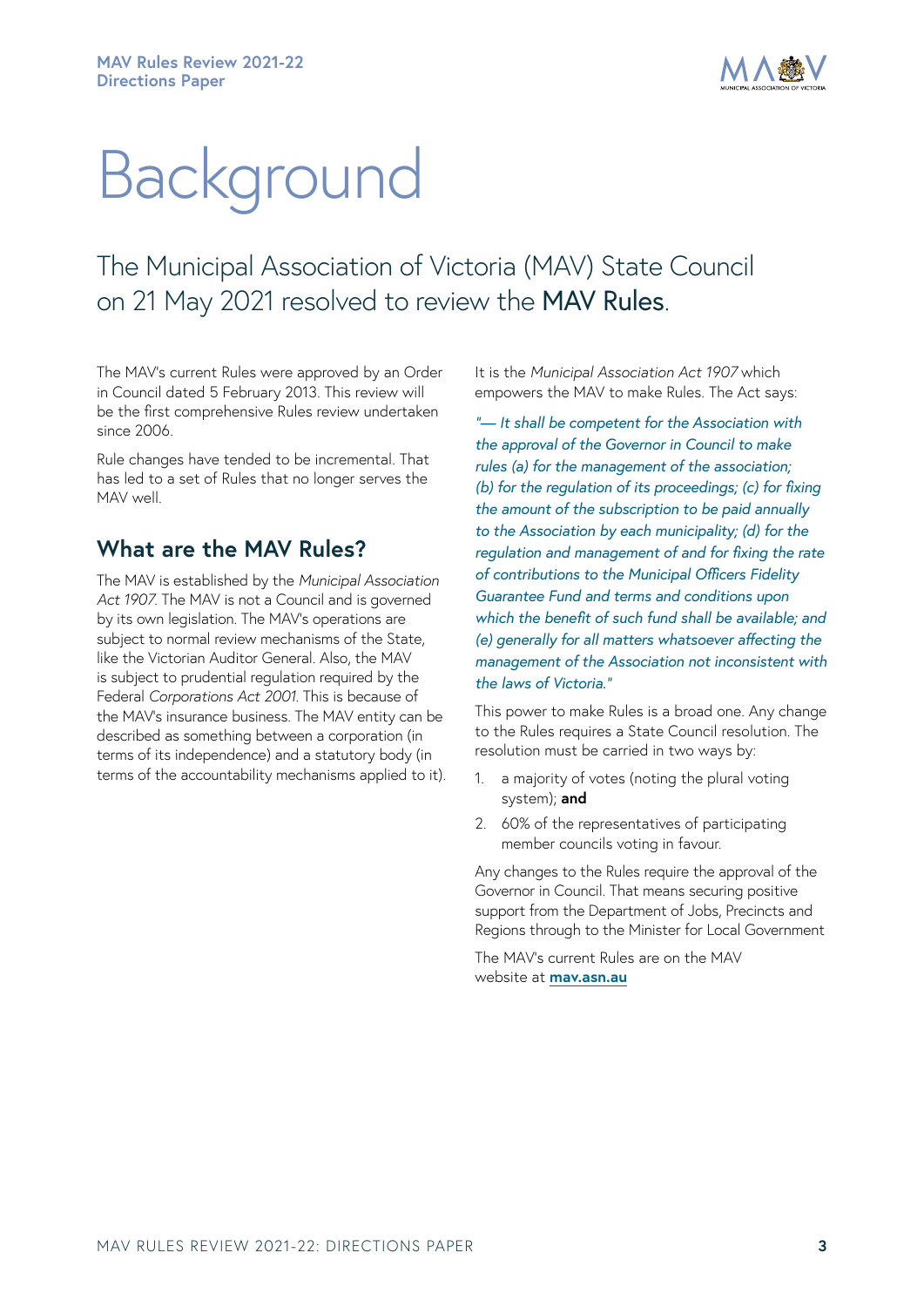

### <span id="page-4-0"></span>**What Has Happened So Far?**

On 22 November 2021 the MAV released a Discussion Paper entitled "2021-22 Rules Review - A future focused MAV". The Discussion Paper outlined a range of possibilities for different MAV Rules. The Discussion Paper is on the MAV website at **[mav.asn.au](http://www.mav.asn.au)**

An extensive consultative process took place between November 2021 and February 2022. Working with the President, the Board and MAV Management Executive, the consulting team engaged with MAV representatives, Mayors, Councillors, CEOs, and governance officers. The purpose of the engagement was to generate conversations about possible Rule changes. Those conversations concentrated on seven key aspects of change:

- MAV Rules need to be modern, clear and more widely understood.
- MAV Rules need to address oversights and unintended consequences of the current Rules.
- MAV Rules need to better enable the MAV to fulfil its role and function.
- MAV Rules should respond to some principles or a framework that supports the MAV to do its job well. The Rules Review Discussion Paper described that framework as:
	- 1. A strong sector leader highly influential, strongly supported by its participating Councils and respected across a wide constituency.
	- 2. Modern and contemporary an adopter of best practice and nimble and agile in the way it responds and adjusts to change and opportunity.
	- 3. Credible well informed, highly skilled and capable of arguing complex issues with rigour, persuasion and timely data.
	- 4. Well governed seek high performance, be highly accountable to its members and set a shining example of ethical practice.
- MAV Rules must provide sound arrangements to elect and support the role of the MAV President.
- MAV Rules must provide sound arrangements to elect and support the role of the MAV Board.
- MAV Rules must enable the MAV State Council to be an effective forum for creating local government policy.

The consultative process included:

- 170 people representing 55 Councils taking part in online briefings and small round table conversations
- 5 council briefings attended by the consulting team.
- 34, or 43% of MAV's member Councils providing a submission.

## **What Have We Learnt?**

Responses to the Discussion Paper have been reported in detail throughout this Directions Paper. Where possible, feedback has been synthesized, providing a justification for a Rule change option.

Through the consultative process we know there is strong, often unanimous support for new Rules that:

- Address the perceived weaknesses in the current Rules.
- Respond to the principles or framework put forward.
- Make important changes affecting the office of MAV President, the MAV Board and the State Council.

There is a real appetite in the local government sector for changes that will help the MAV be effective.

## $66$

#### **Glen Eira suggested another key principle was important. Council said:**

*"In particular – the themes of strong sector leader, modern and contemporary, credible and well governed – as outlined in the Discussion Paper are supported. The only addition we would suggest is incorporating an element of value – the MAV needs to deliver value to* 

*the sector both financially and in the context of outcomes. In terms of outcome value, the advocacy, lobbying and representational role of the MAV must deliver tangible strategy, policy or funding shifts on the part of Government at both State and Federal levels."*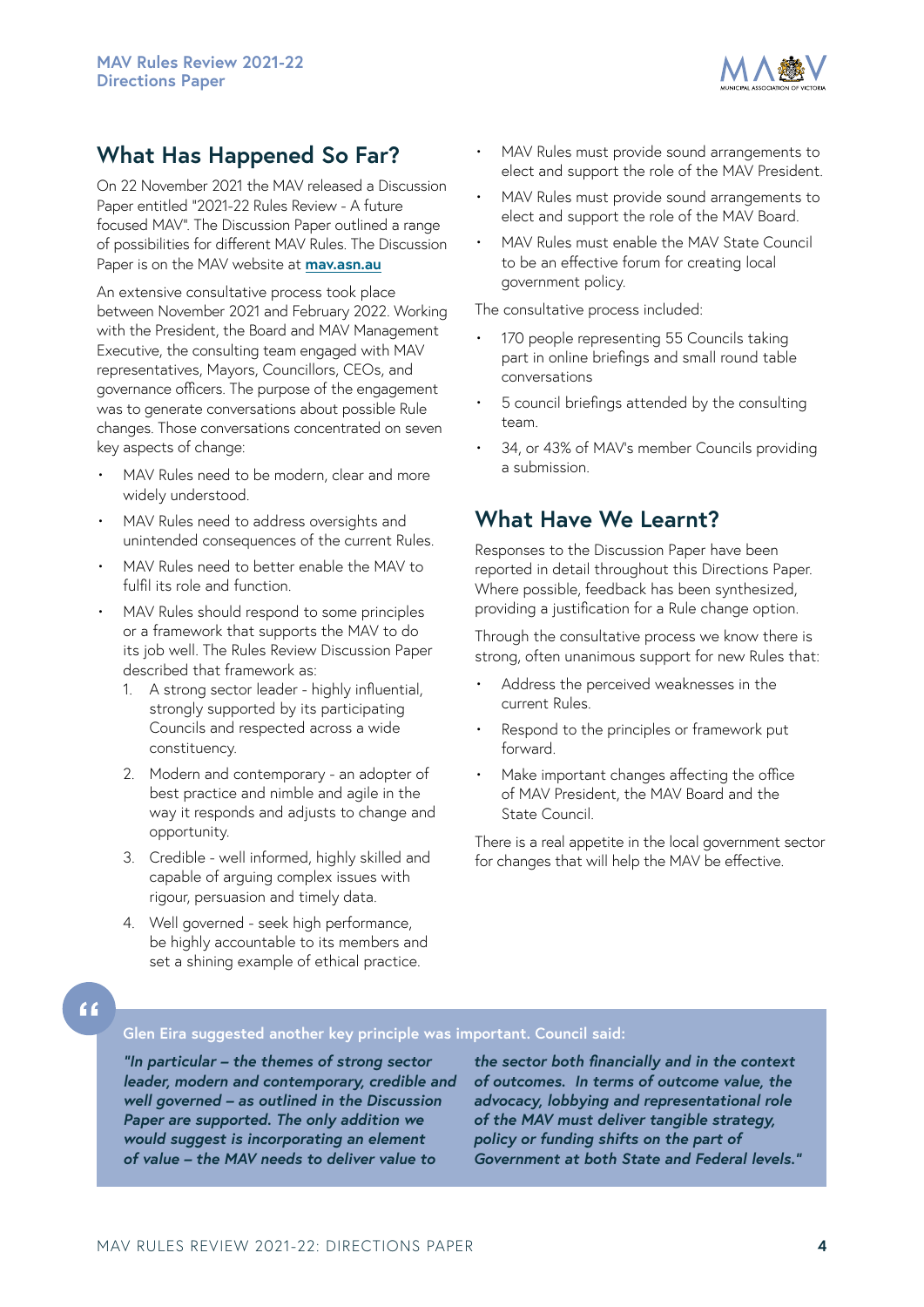

## <span id="page-5-0"></span>**What Happens Next?**

This Directions Paper represents the **second phase of four key phases** in the Rules Review process. Those phases are:

- 1. **A Discussion Paper** canvassing possible Rule changes and seeking sector and stakeholder responses.
- 2. **A Directions Paper** clarifying the kind of Rule changes contemplated.
- 3. **State Council deliberations** deciding on the matters set out in the Directions Paper and providing clear advice to the MAV Board.
- 4. **Revised Rules and a Special State Council Meeting scheduled for September 2022** voting on the new Rules.

The sector and stakeholders will be consulted in this Directions Paper in the same way as the earlier Discussion Paper. MAV representatives, Mayors, Councillors, CEOs and governance offices will be invited to take part in online round table discussions to consider this Directions Paper. These will occur during April and May 2022.

The MAV and its consulting team will also continue to consult with a range of other key stakeholders about this Directions Paper. These stakeholders include Local Government Victoria, the Department of Jobs, Precincts and Regions, the Victorian Electoral Commission and other relevant state agencies

The MAV representatives will participate in the June State Council. Sufficient time will be set aside for MAV representatives to provide clear direction on Rules change preferences to the Board.

The MAV is on schedule to complete this decision making journey.

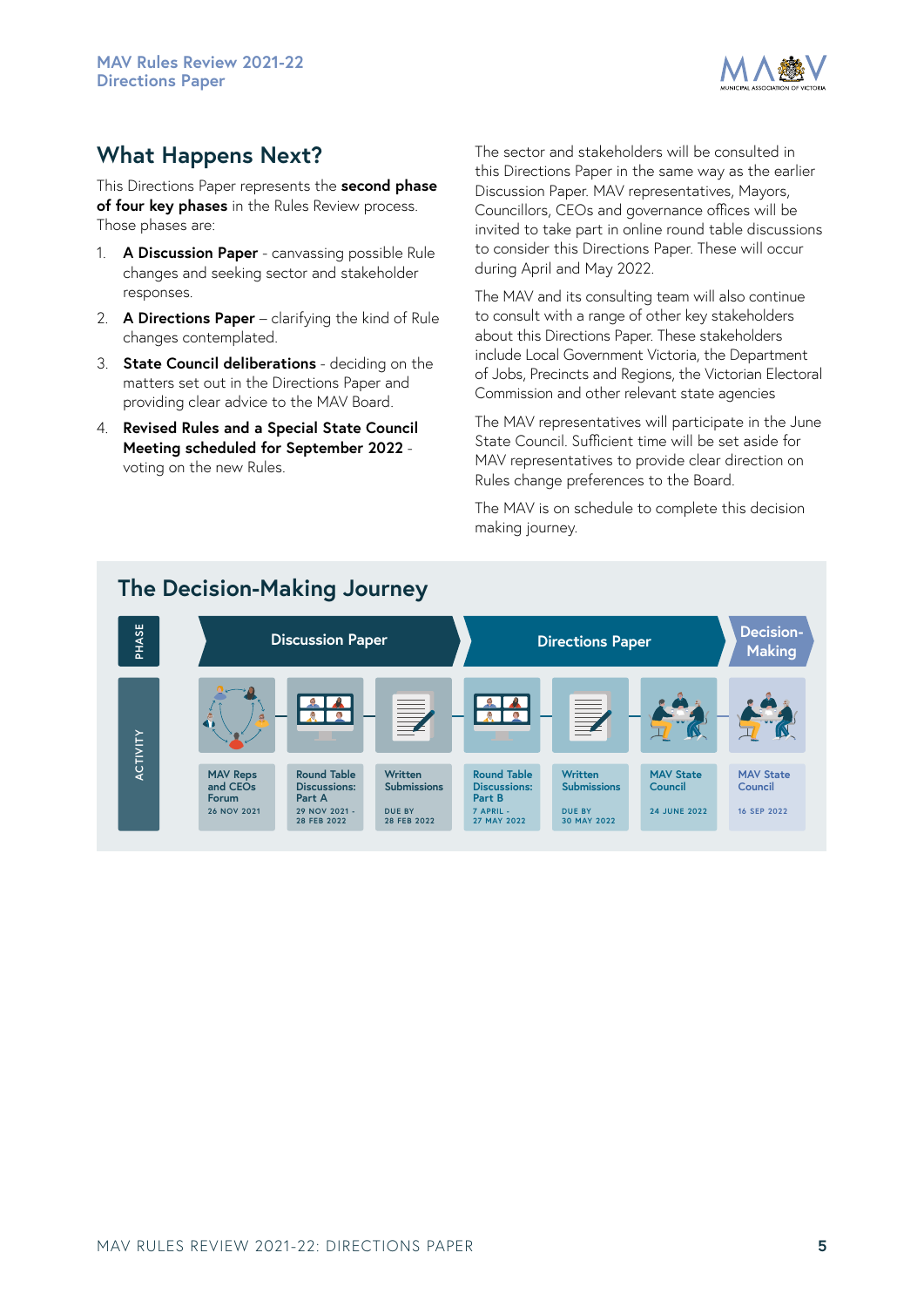

## <span id="page-6-0"></span>Rules Affecting the Office of MAV President

The Discussion Paper raised several important issues in relation to the office of the MAV President. Those issues were all predicated on the belief that the MAV President's role is critical to MAV success. The role and function of the President is fundamental to the MAV achieving sector leadership, organisational credibility and good governance.

Respondents to the Discussion Paper acknowledged the importance of the role. Submissions supported the idea that new MAV Rules should set out the role and function of the MAV President. Rather than relying on a Board protocol for that task.

The Discussion Paper raised questions about aspects of the office of the MAV President relating to:

- Qualifications required to nominate for the office of MAV President;
- The length of a President's term in office;
- The tenure for a person holding the office of MAV President; and
- Qualifications necessary for a MAV President to stay in office and complete their term.

## **Nominating for President**

Current MAV Rules require a councillor can only nominate for the office of MAV President if they are the current nominated MAV representative for their Council. 77% of respondents to the Discussion Paper supported that requirement. There were also submissions supporting very different arrangements.

Some argued any sitting Victorian councillor should be eligible to nominate for the office of MAV President. Two key reasons supported this view.

- 1. A 'good' MAV representative might not necessarily make a 'good' President. There are different skill sets involved.
- 2. The MAV President should be elected from a competitive and diverse candidate field.

Those supporting this approach also suggested the practicalities of such a change. For example, requiring nominations to only come from Councils and limiting each Council to one nomination. Another, requiring nominations to come from nominated Council representatives and requiring multiple representatives to support a nomination. Avoiding a "Melbourne Cup" field of candidates, especially when only seventy-nine votes would be cast, seems desirable.

Other submitters suggested that the Board might elect the President. This initiative aims to ensure high levels of trust and respect between the Board and President. Furthermore, a "Board elected" President would be more likely to produce a strong synergy between desirable leadership styles and the strategic intent of the organisation.

These models for electing a MAV President are worthy alternatives. However, the quality of the links between MAV representatives, the collective body of State Council and the MAV President are important. The current arrangement recognises the quality of those linkages. First, the MAV is a membership-based organisation. Drawing a President from the ranks of the MAV's nominated member representatives reaffirms the central importance of the membership. The representatives elect one of their own to lead the organisation. Second, to secure the support of their own Council as MAV representative is a reasonable preselection process. A process that probably enhances the credibility of the Presidential election.

**The preferred option is to retain current arrangements and require councillors nominating for the office of MAV President to be the nominated MAV representative of their Council.**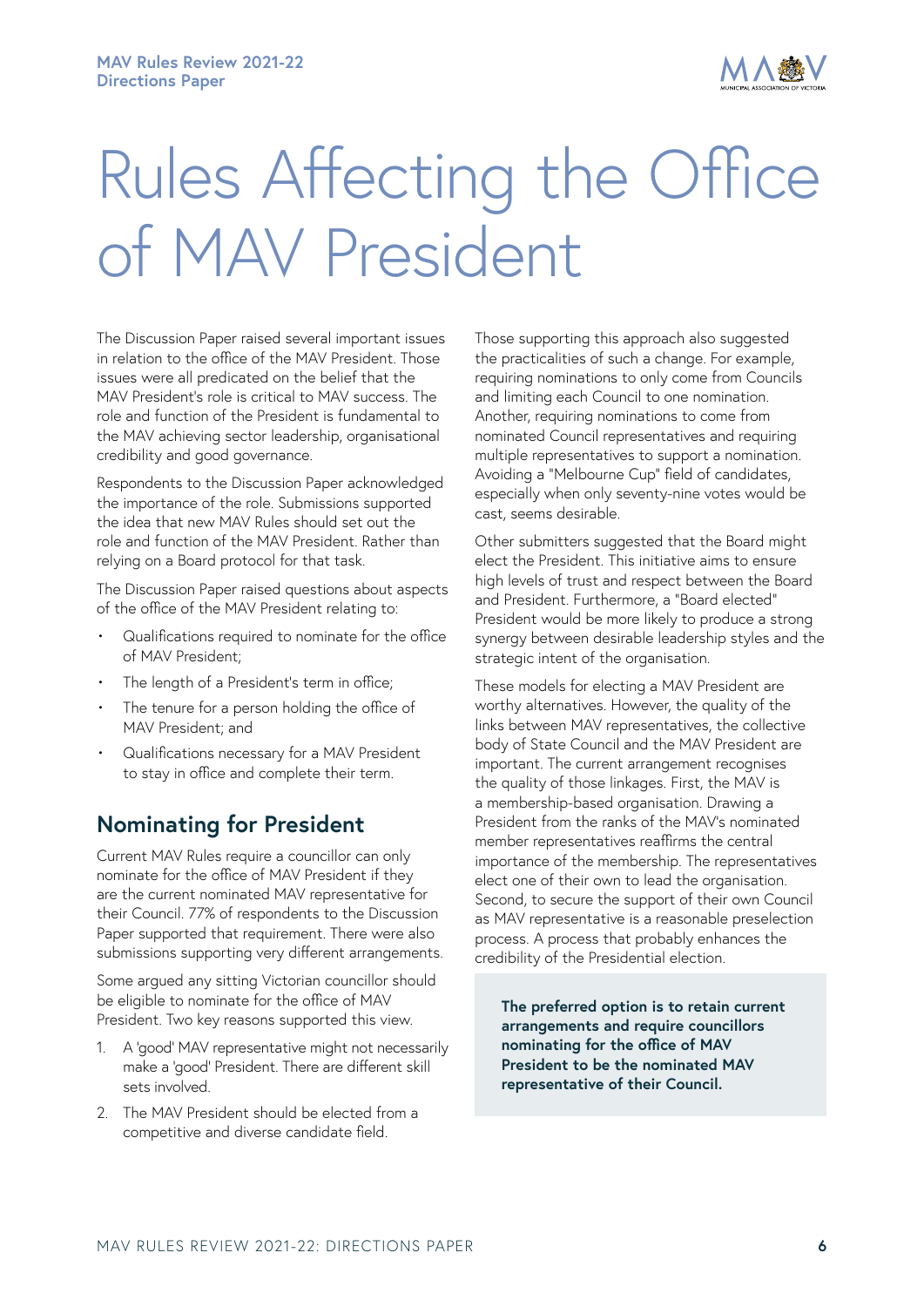

## <span id="page-7-0"></span>**The President's Term in Office**

Current MAV Rules provide for a two year Presidential term. Respondents to the Discussion Paper were almost equally divided over whether a two or four year term might be best.

On the one hand, some saw merit in a four year term, synchronised with Local Government General Elections. They observed that a longer term provides more time for building the relationships, networks, and trust. Important ingredients in influential intergovernmental relations.

On the other hand, many respondents saw merit in the two year term. They took several perspectives including:

- A four year term is a lot to ask from a sitting Councillor and, may create a disincentive for those willing to seek office.
- A four year term would be less than satisfactory in the event of electing a mediocre (or worse) President.
- There was no reason to suspect that a well performed President over a two year term would not be re-elected.
- Furthermore, the Presidential election process is not complicated or costly.

The Discussion Paper canvassed relatively recent events where the office of the President had been "weaponised" by the Council where the President was a sitting Councillor by withdrawing financial membership from the MAV. By withdrawing from financial membership such a Council hoped to force the President out of office. Whilst it would be open to make Rules that allowed such a President to continue in office until the end of their term, credibility issues arise in such circumstances where the MAV President sits at a Council which is no longer a participating MAV member. Throughout the consultation process it became clear to seek a solution which can provide security for the office of President **without** a loss of personal or organisation credibility.

The answer might lie in **matching** the length of the MAV Presidential term to the length of a Council's financial membership. This would negate tactical withdrawal of financial membership and be inconsequential to the MAV President's term in office. All Council members would be financial members for the entirety of the Presidential term. It would, of course, need member Councils to "sign up" for two or four-year terms of membership. Membership for

more than one year should be regarded a reasonable arrangement. The Discussion Paper made the very point that membership of an important peak body should not be a year by year consideration. Membership is a longterm commitment and a partnership.

This has been a very persuasive factor in reaching a preferred option in relation to the term in office for the MAV President. It provides a sensible solution to a problem that must be addressed. A two year membership commitment would need to be accompanied by a two year Presidential term in office. And, notwithstanding the sound arguments for a fouryear presidential term, a four year term matched by four year membership commitment is a "bridge too far" for many member Councils.

**The preferred option is to continue two year presidential terms in office but to change the MAV Rules to require member Councils to commit to two year memberships, payable in two annual instalments.**

## **The President's Tenure**

The Discussion Paper suggested a cap on a President serving consecutive terms in office is consistent with contemporary practice. It provides an opportunity for renewal and reinvigoration. A vast majority of respondents to the Discussion Paper agreed with that proposition. Choosing a suitable cap for tenure is somewhat arbitrary but eight years (four two year terms) seems about right.

**The preferred option is to change MAV Rules to cap the tenure of a MAV President at four consecutive two year terms.**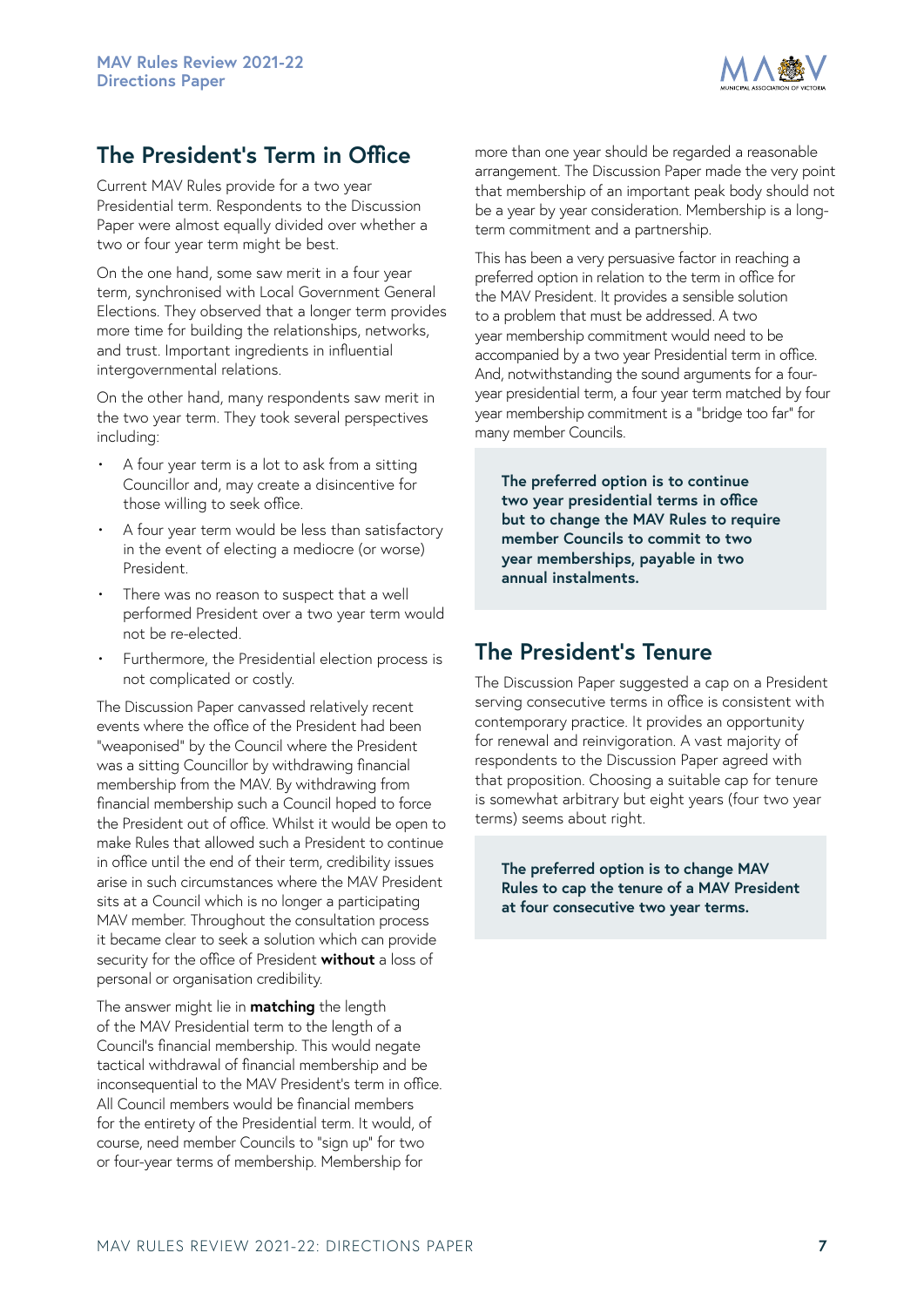

# <span id="page-8-0"></span>Rules Affecting the MAV Board

### **Electing a Board**

The Discussion Paper pointed to the central nature of the MAV Board - it is a representative board. The Discussion Paper said:

*"...Current Board membership consists of 12 Councillors elected from small groupings of Councils. It is a highly representative Board. When electing Board members, the current Rules require the Board divide the State into 12 regional groupings. The strength of the current "regional groupings" Rule is it ensures a geographic distribution of Board members around Victoria. This geographic distribution enables the MAV Board to better understand what issues are important all over the State.*

*The weakness in this arrangement is it creates an obligation for Board members to represent the interests of their region at the MAV. And the practice of that representation has too little to do with conventional Board members' key responsibilities.*

*There are important differences between a functional and representative approach to board membership. A functional approach to board membership requires members to be selected (elected) for the skills they bring to the board to address the strategic priorities of the organisation. A representative approach sees board members elected to represent the primary stakeholders of the organisation."*

The Discussion Paper asked respondents to consider moving away from regional groupings. Instead electing Board members "at large" and equally from the rural and metropolitan areas. The proposal sought to create a board more concerned with the issues that conventional boards address.

There was only modest support for this proposal from respondents to the Discussion Paper. One third of respondents, mostly metropolitan councils favoured the idea. Many rural councils were not in favour of the proposal. Smaller rural councils highly value the idea that their opportunities and challenges can gain prominence through their regional Board member. They do not want to put that idea at risk.

Although this concept of "at large" elections was always developed to enable a more functional board, the consultation process revealed how "at large" elections might play out. Those MAV representatives seeking election to the Board would almost certainly canvass votes from Councils in their geographic region. That is exactly how candidates would initially seek support, thereby continuing to create something of an obligation and a responsibility to represent the regional interest.

 $\epsilon$ 

*Verbatim comments from round table conversations about the Board:*

*"The current Board model allows for Board members to represent their own Regions and then also make decisions and contributions based on the whole sector."*

*"Skill based members are a good idea."*

*"Perhaps a gender quota should be considered by the Board."*

*"It is important that representative regions remain- it is the best way of filtering the information into the Board."*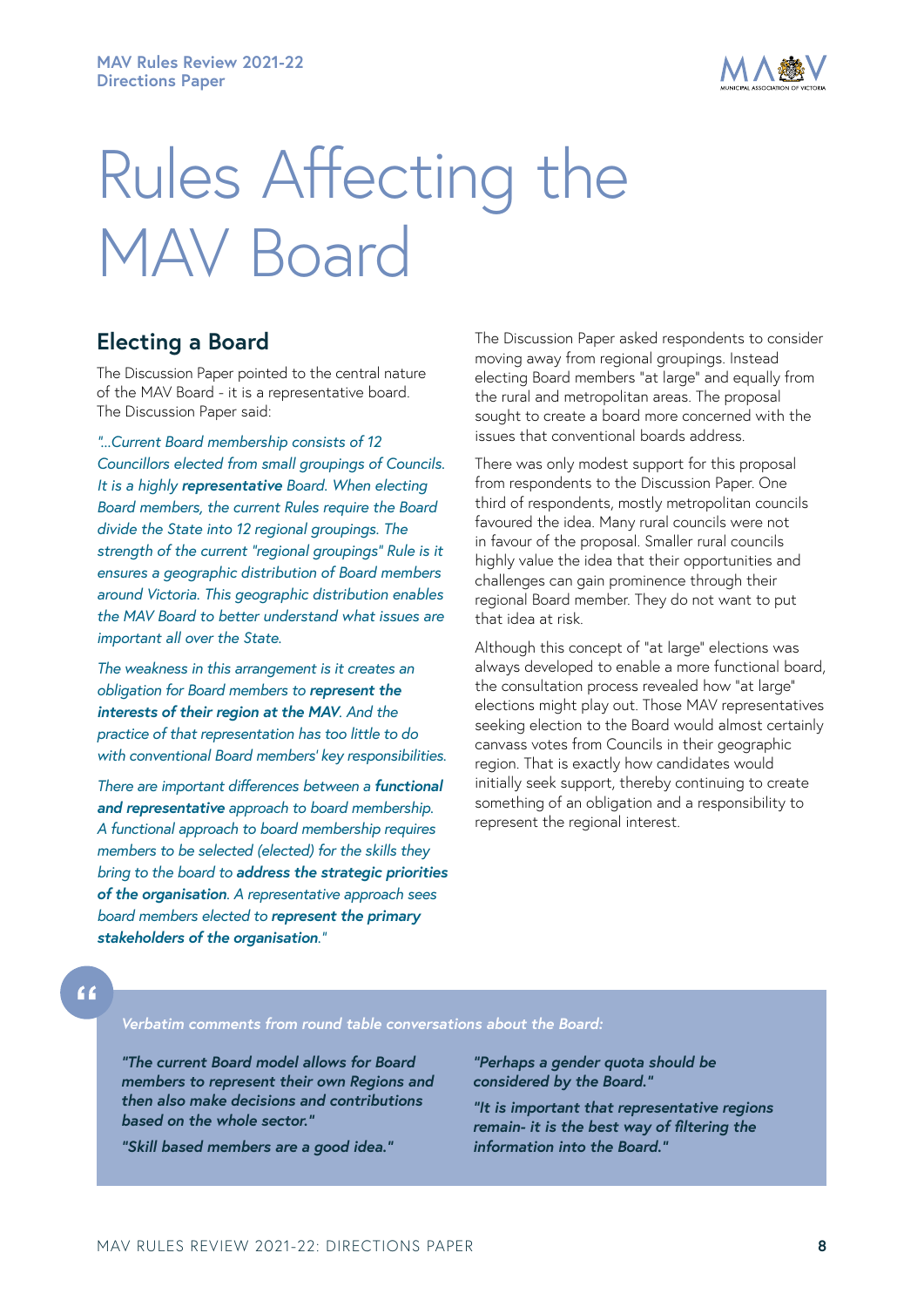

<span id="page-9-0"></span>That likelihood suggests that "at large" elections may not diminish the representative nature of the MAV Board. The introduction of a proportional electoral model to go with "at large" elections would have assisted the process. It would probably create a different type of representation. But it is difficult to understand all of the nuances that might accompany such a change.

The current regional model can also be improved by readdressing the membership of each of the regional groupings, particularly in the rural areas. In addition, fewer regional groupings are likely to produce a Board that is less focussed on representation and more focussed on a functional approach.

Changing the Board is a significant matter. It should not be "let go" lightly. The responses to the Discussion Paper on this matter suggest that most rural Councils are strongly in favour of continuing with the current model. Reponses from metropolitan Councils were more encouraging.

Accordingly, this is an important issue which deserves further consideration and consultation during the Directions Paper phase of the Rules Review and two options are put forward for comment.

#### **Options to consider**

**Option 1: Maintain an equal number of regional groupings of rural and metropolitan Councils for the purpose of electing MAV representatives to the MAV Board.**

**Option 2: Maintain an equal number of Board members from rural and metropolitan members, and conduct "at large" elections, using a proportional representation electoral model in the metropolitan area and maintain regional groupings for regional and rural Victoria.**

### $\epsilon$

*City of Melbourne Council offered a strong conceptual analysis of the current board arrangements. Council said:*

*"The Board in its current structure attempts to be both a representative body and a functional board governing the organisation.*

- *• The State Council is a purely representative body and it is not necessary for the Board to also attempt to be a purely representative body.*
- *• Reinforcing the representational roles of the State Council, while removing the rigid representational roles of the Board, may improve the Board's functional responsibilities and its ability to maturely and collaboratively govern the organisation and provide leadership on matters important to the sector.*
- *• The Board's purely representational structure has necessarily required the creation of appointed skills-based subsidiary boards to manage the insurance and work care arms.*
- *• This structure facilitates a large number of paid Directors for one organisation, despite a relatively small number of staff and annual turnover.*
- *• The Board's single-member electorates do not naturally facilitate a diverse Board overall, in terms of politics, gender and other characteristics."*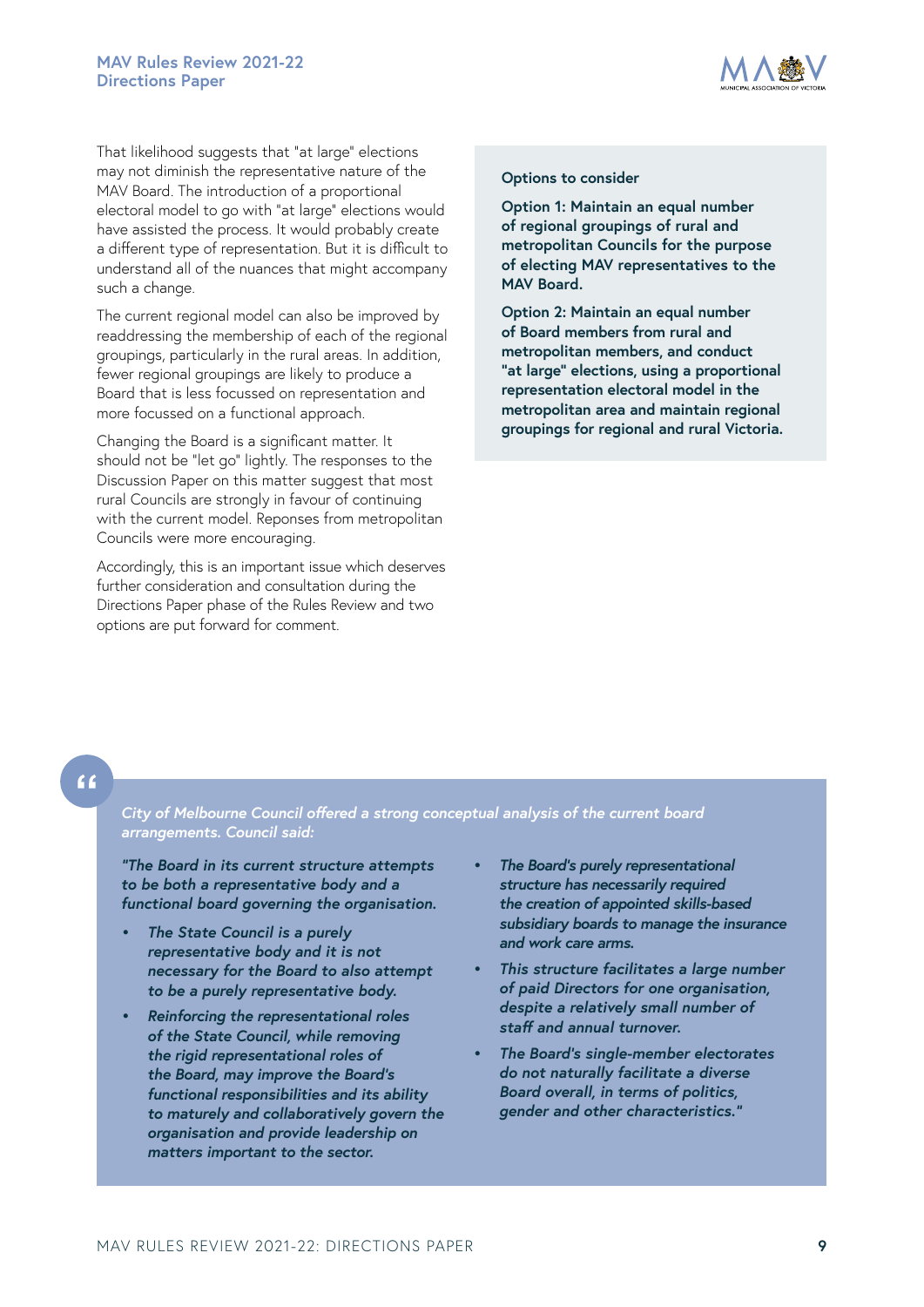

## **Skill-Based Board Members**

There was sound support for a proposal to appoint a small number of skill-based Board members. Threequarters of respondents were supportive of the idea. Submissions referred to the proposal enhancing the Board's commercial capabilities. Some submissions noted the presence of some skill-based Board members would, of itself, help transition from a representative to a functional Board.

Some submitters suggested that any independent Board members should not be vested with voting rights. That point of view is understandable from the perspective that independent members would come to their Board role very differently to the elected Board members. Other respondents drew attention to the very significant skills retained by the MAV on the subsidiary Boards and Committees the MAV has established to oversee the insurance business and the audit and risk management functions. These independent appointed members of the MAV subsidiary Boards and Committees are very experienced and provide the MAV Board with high quality advice. Furthermore, the MAV Board is comprised only of Councillors who are normally very familiar with the importance of retaining expertise and seeking sound advice from experienced people to inform decisions.

A proposal which adds Board members to an already large Board needs to be carefully considered. It should be noted that there has been strong support from respondents to the Discussion Paper for a smaller Board! A smaller elected Board with two additional skill based appointed members would only result in a Board the same size as is currently the case.

Whilst there is clearly potential for independent members to add value to Board deliberations it would seem desirable to retain the current arrangements for involving skill-based members on the MAV's subsidiary Boards and pursuing a smaller, elected MAV Board. A sort of "hybrid" Board, with both elected and appointed members might potentially create unnecessary confusion.

**The preferred option is to retain current arrangements for all members of the MAV Board to be elected members.**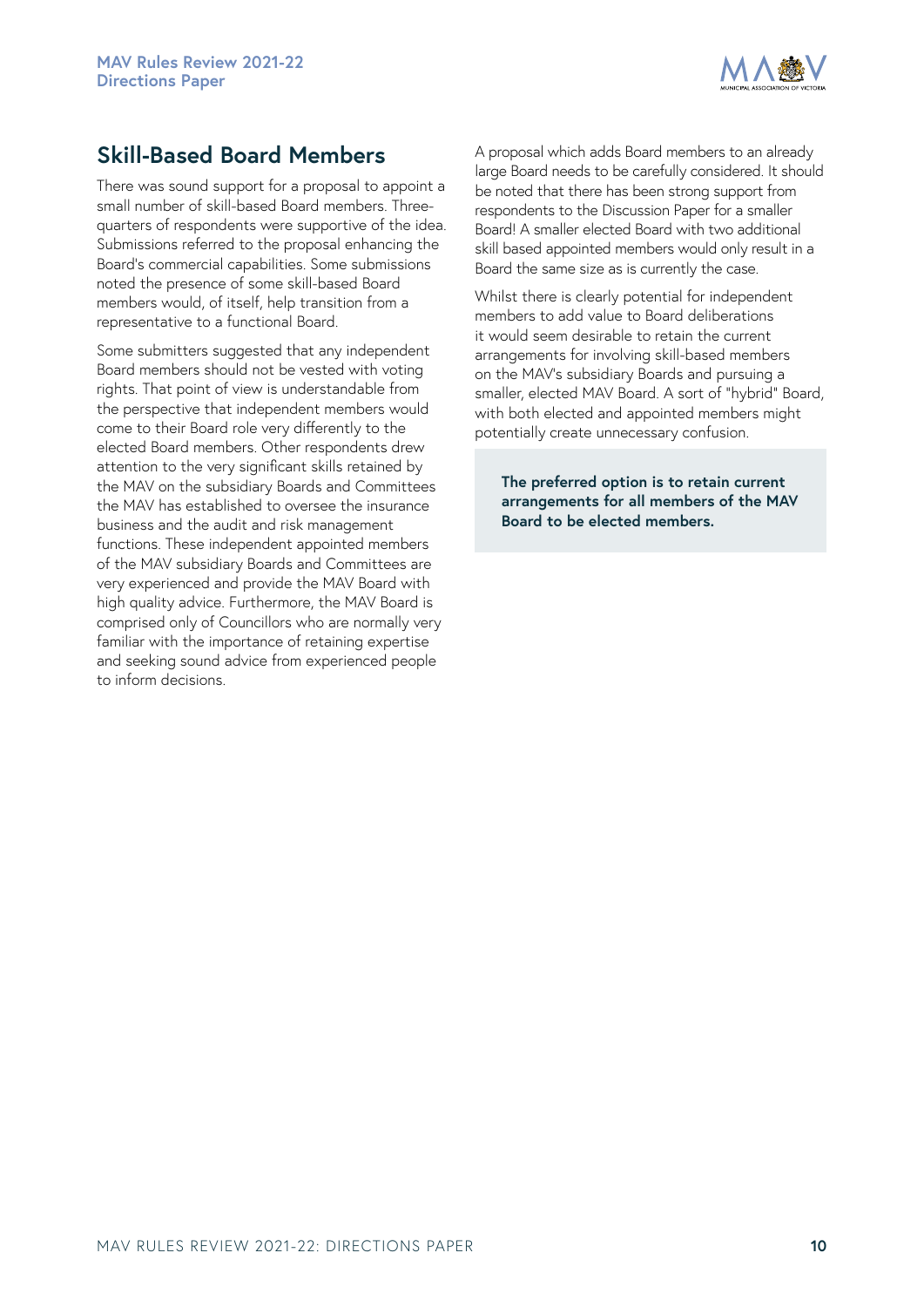

## <span id="page-11-0"></span>**The Size of the Board**

The Discussion Paper drew attention to the current size of the MAV Board. A President and twelve Board members is a considerable number for an organisation with a maximum of seventynine members. Two-thirds of responders to the Discussion Paper favoured a smaller Board.

The regional groupings model attempts to create groupings of common interest and shared socioeconomic links. However, it is not always possible to achieve that outcome. The regional groupings in the rural areas vary somewhat in the number of Councils they contain. The six regional groupings in rural Victoria are:



The results are imperfect but do strive to create regional groupings of **common interest**.

Some submitters suggested very different models. For example, the MAV groupings could follow Victorian Legislative Council regions. Victoria has eight Legislative Council regions (and elects five members from each Region). But, to ensure there is no voting "gerrymander" caused by the regional boundaries the State must include large parts of rural and metropolitan areas into one region. Nor do Legislative Council regional boundaries align well with municipal districts.

For the MAV to continue with regional groupings, particularly in rural Victoria, it should be understood that the main benefit of creating groupings to elect Board members is to enable Councils who share interests to have those interests represented at the Board table. Creating a regional grouping only for the purpose of creating an electorate for a Board member, without those shared interests, would be unhelpful.

Given the support for a smaller Board the current six regional groupings in both the metropolitan and rural areas should be reduced to five groupings to produce five Board members from both metropolitan and rural members. (Noting of course, that the metropolitan area might proceed on the basis of 'at large" elections and would be required to elect five Board members.)

Any smaller number than five elected Board members is very difficult to achieve under a regional groupings model if some level of shared common interests are to remain a feature of each grouping.

**The preferred option is to reduce the number of elected Board members from twelve to ten (not including the President).**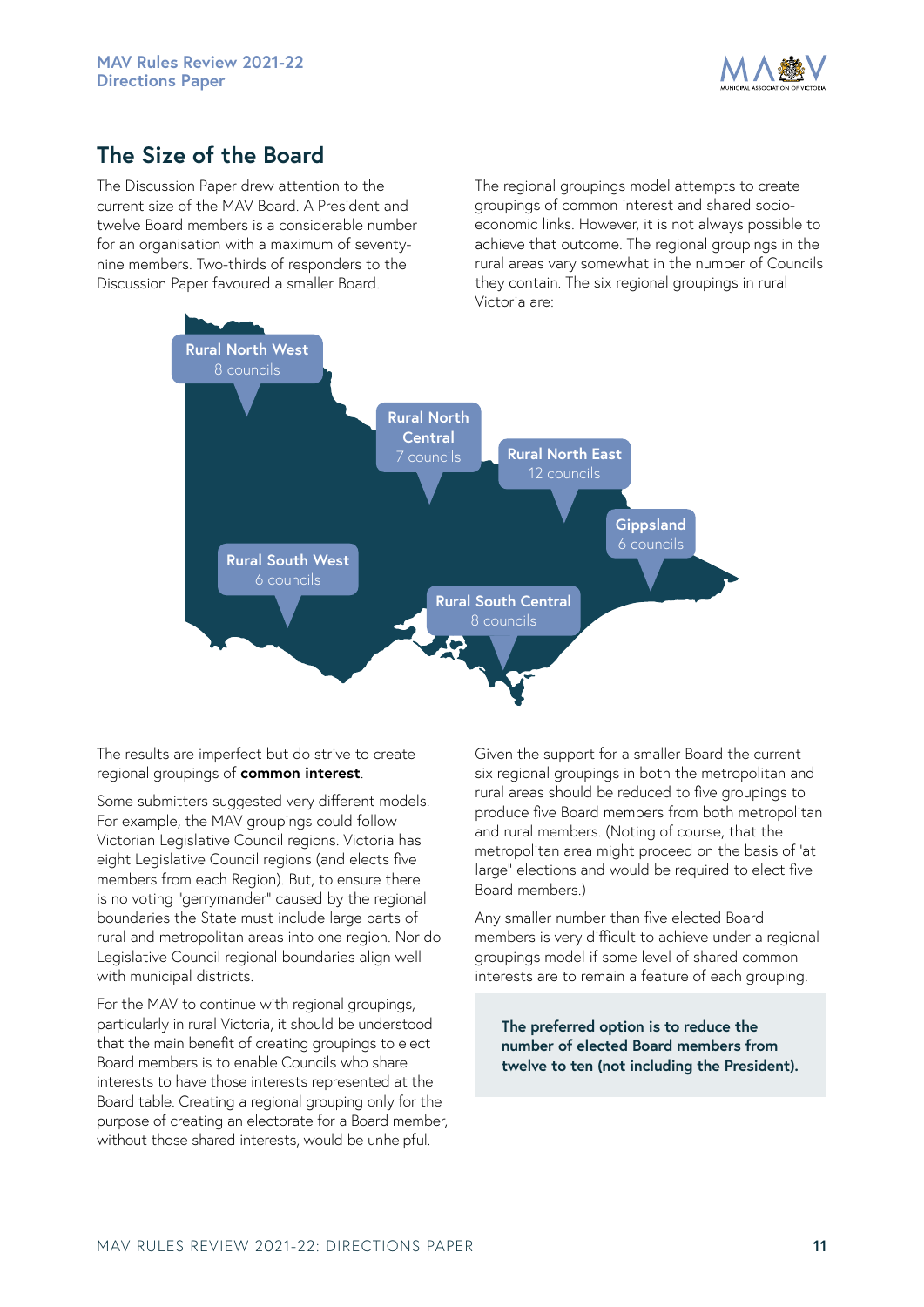

## <span id="page-12-0"></span>**Term and Tenure of Board Members**

The Discussion Paper suggested:

- A four year Board term might replace the current two year term to create stability and continuity. This might better enable Board members to make a stronger contribution to the governance of the MAV.
- In the interests of renewal and reinvigoration, a cap for consecutive Board terms might be established.

On the matter of the Board term, respondents to the Discussion Paper were almost equally divided in opinion over a two year or four year term. On the one hand, a four year Board term would enable Board members to bring a deeper understanding about the MAV's strategic imperatives to their role. It usually takes about six months to complete the induction and learning processes which equip Board members to make considered contributions to the governance of the MAV.

Many member Councils regard board membership as an "opportunity" for Councillors to broaden their experience and to make a contribution at a different level. These are two, somewhat competing notions. The notion of stability and continuity is to contribute to good governance at the MAV. The notion of an opportunity for Councillors is to make a contribution at a state level. Both notions have merit.

In considering the ideal Board term it is also important to understand the connection between the length of the Board term and the role played by Councillors who have been elected to the Board but who have been **replaced** as their Council's nominated Council representative. Under current Rules the Board member who is no longer their Council's nominated MAV representative can complete their term on the Board.

The Discussion Paper sought views from respondents about whether the "dis-endorsed" Board member should be able to complete their Board term or should a casual vacancy be declared. Sixty percent of respondents favoured the Board member completing their Board term, forty percent thought a casual vacancy should be declared and an election held for that Board position.

Once again, it would seem there are competing notions at work here. A Board member, who is no longer the Council's nominated MAV representative can currently complete the Board term. Thereby creating the stability and continuity that good governance often requires. Alternatively, MAV credibility might be severely tested if the MAV Board, operating on, say, a four year Board term, was eventually comprised of several, or worse, a majority of members who were no longer their Councils nominated MAV representative.

Member Councils could solve this "problem" by appointing MAV representatives for the whole of a Board term. That is a two year or perhaps four year nomination. Perhaps Councils would be unwilling to make four year representative appointments. It also should be noted that an increasing number of

Councils are recognising the importance of the MAV and are appointing the elected Mayor of the day as their Council's nominated MAV representative. Currently, 49% of MAV representatives are Mayors.

49% of MAV representatives are Mayors

Finally, on the matter of a cap limit on consecutive Board terms. Respondents to the Discussion Paper were almost unanimous in their support for such a cap. There was less agreement about how many terms should be capped. The ideal stay on a commercial board has often been the subject of analysis and reports. The Australian Institute of Company Directors says Board tenure limits of 9-12 years are common. It would be inappropriate to draw a direct parallel between the MAV Board and those operating in corporations across the country. In the corporate sector tenure on the Board is more often governed by individual and collective performance at the Board level. Arbitrary tenure limits are somewhat controversial for corporate Australia. **Board turnover, diversity and skills balance are increasingly important**.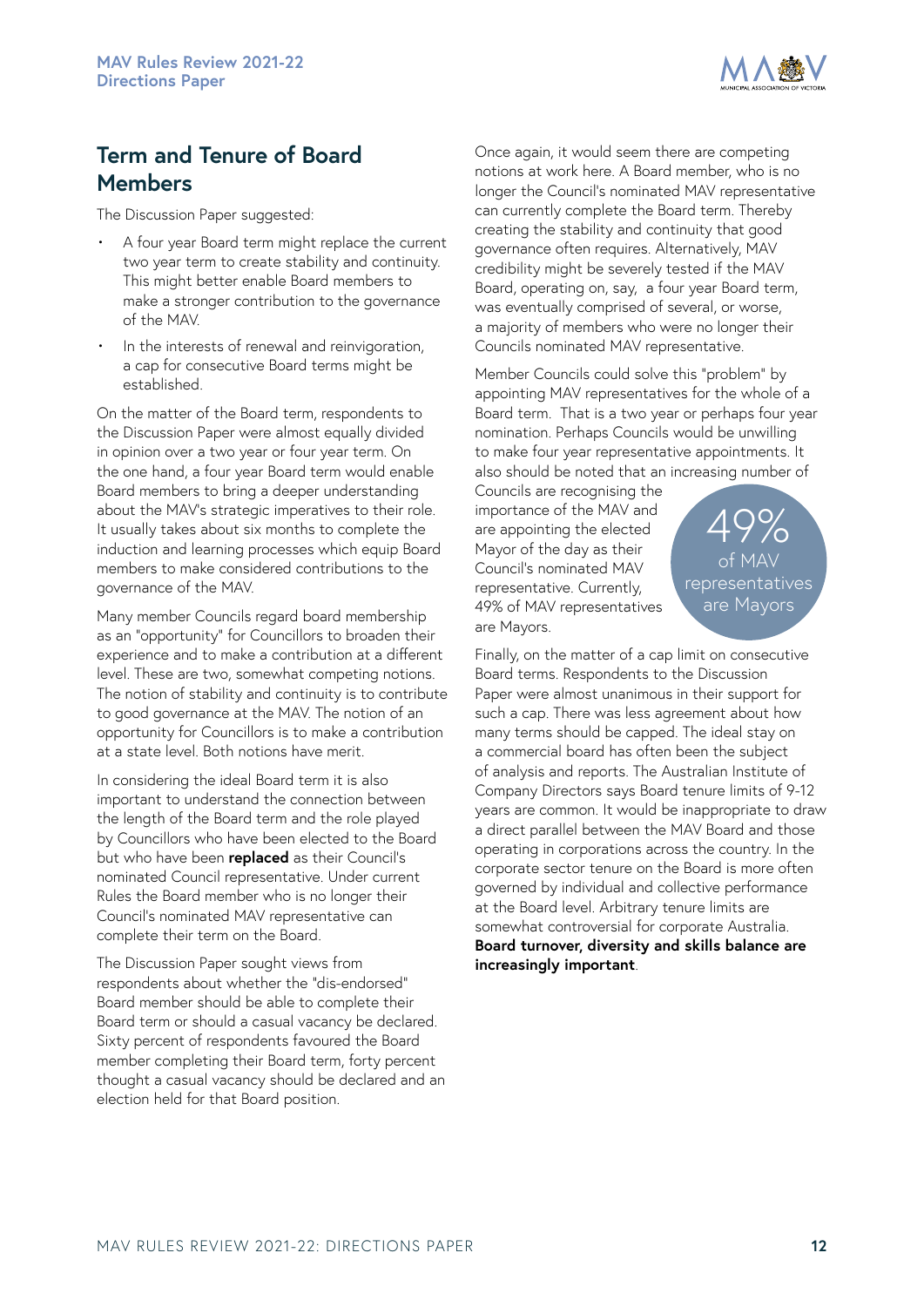

<span id="page-13-0"></span> $\overline{6}$ 

#### *Darebin City Council had a clear view about the need for an interim board. Council said:*

*"In the interests of stability and orderly transitions, board members (including President) who do not recontest the Council elections, or who are not re-elected should be able to see out their period on the Board. We note that once serving on the board, a director has a fiduciary duty to that board* 

*and that this duty remains independently of their role as a councillor. This rule could only apply for the period between the declaration of Council election results and the election of a new MAV board."*

For the MAV there is another issue which impacts the tenure of Board members. It is necessary for the MAV to develop Board members who have the talent, knowledge and experience to represent Victorian local government at the national level. Victorian advocacy through the Australian Local Government Association (ALGA) is important and requires skilled representation. ALGA is a forum where Victorian local government needs to be highly influential. It often takes time to build the experience at an MAV Board level necessary to be successful on a national stage. There is a sound argument to say that we should err on the conservative or generous side when applying a cap to Board service. And, as with the cap suggested for the office of MAV President, any change in MAV Rules applying a Presidential or a Board service cap would not be retrospective. The clock would only **begin** ticking on the proclamation of the new MAV Rule.

Finally, there is a strong case to align the Board term with the Presidential term. If the reasoning outlined in this Directions Paper for two year Presidential terms is sound, then much of the same logic can be extended to the Board term. A longer Board term (e.g. 4 years) could create a situation where a President seeking re-election would face an election and the Board members would not. Board members can, of course, stand for the office of President. Any inconsistency between the term for the President and the term for the Board has the potential to create an unhealthy political dynamic between the Board and the President. **The preferred option is**

- **• Two year Board terms, capped at four (4) consecutive terms.**
- **• Board members who are no longer their Council's MAV representative may complete their term of office.**
- **• Councils be encouraged to reappoint their MAV representative when that representative has been elected to the Board.**

#### **Interim Board Arrangements**

The Discussion Paper referred to current MAV Rules which establish an Interim Board (and Interim President) for the period between Council General Elections and the declaration of MAV President and Board elections in the following March. The Interim Board is constrained in its decision making. For example, a **unanimous** vote is required on "significant" decisions.

The MAV Rules define "significant" decisions relating to:

- A change in the policy position of the MAV;
- Entering into contracts with the value of \$200,00 or more;
- The expenditure of unbudgeted funds; or
- The employment or remuneration of the CEO.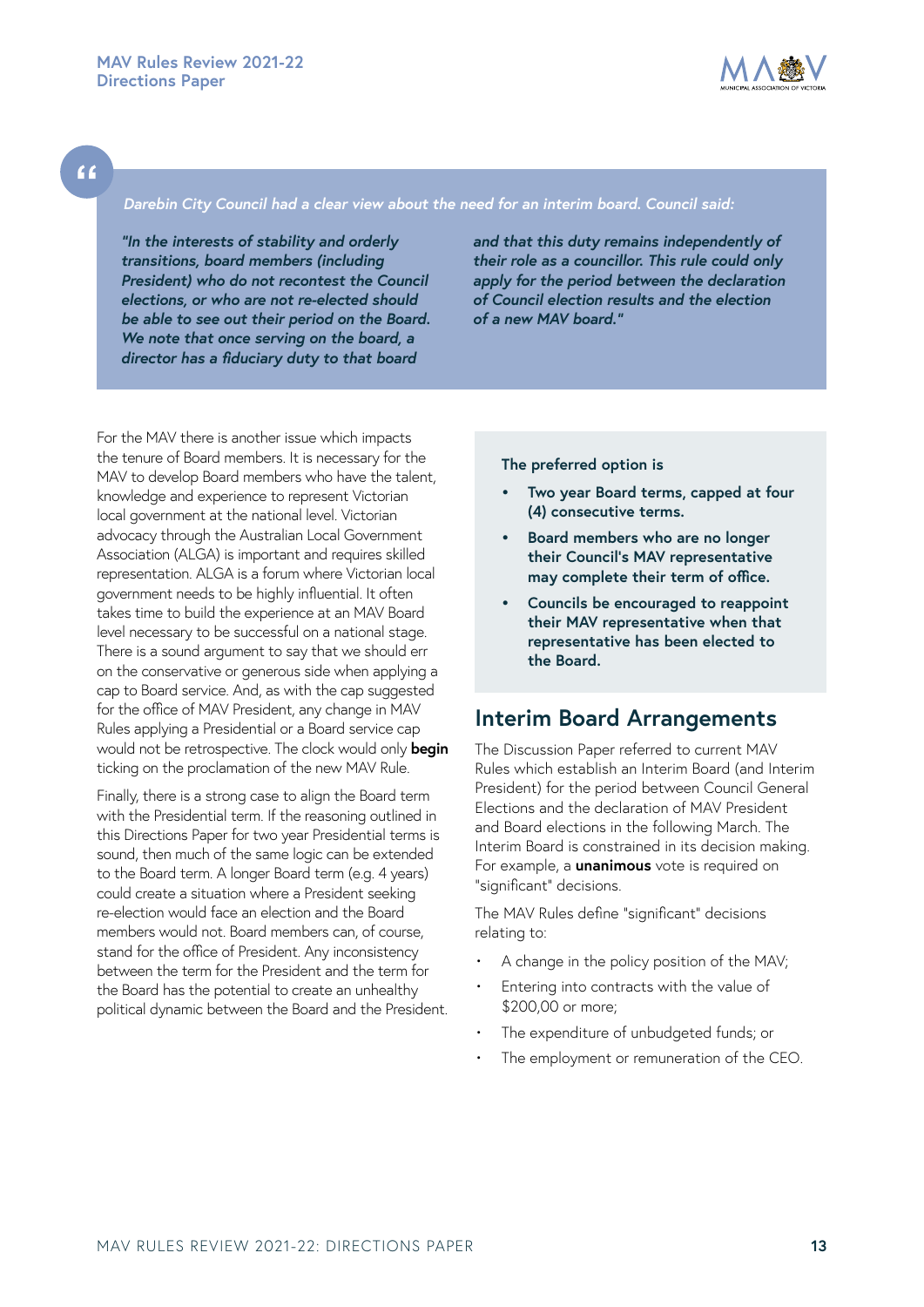

80% of respondents to the Discussion Paper favoured simplified arrangements. Participants noted that the MAV continues to operate during the four months between Council and MAV elections. It needs to take a "business as usual" approach



as far as is possible. Important decisions are made particularly in relation to the MAV's commercial activities like procurement and insurance services.

The key issue at stake during this period is whether sufficient members of the Board have been re-elected as Councillors. If a reasonable proportion of the Board have been re-elected it would seem that there is no need for unanimity on any Board decisions. For the purposes of this Directions Paper it is expected that the timetable for both Council General Elections and the MAV Presidential and Board elections will broadly continue around the current dates – Council elections in late October and MAV elections in early March immediately following. Some consideration was given to the possibility of shortening this "in-between period" but given regular issues associated with declaring elections in local government and the period taking in the Christmas and New Year break, it seems likely that this period of about four months will remain a necessary feature of arrangements.

It should also be noted that the current MAV Rules are silent on an unlikely but plausible scenario where a very small number, or indeed none, of the immediate past Board are re-elected as Councillors and are able to form the Board. It clearly raises questions about how the MAV would be governed in such circumstances. The new MAV Rules will include provisions to address this scenario.

It should further be noted that, in the event that the immediate Past President is no longer a Councillor, current Rules provide that the Interim Board **elect** one of their Board members to be the Interim President. It does seem more logical that, in such circumstances, the President, for the period only between the declaration of local government General Elections and the MAV Presidential election, should be the Immediate Past Deputy President from the same general grouping of the immediate Past President (Metropolitan or Rural) and if that immediate Past Deputy President was no longer a Councillor, the other Immediate Past Deputy President would be appointed as President. If both of the Immediate Past Deputy Presidents were no longer a Councillor, the Board would elect a President.

#### **The preferred options are:**

- **1. The concept of an Interim Board be abolished.**
- **2. The concept of a "significant decision", as defined in the current MAV Rules be abolished and such matters be resolved by a simple majority vote.**
- **3. In the event that the Immediate Past President is no longer a Councillor, the MAV President (for the period between local government General Elections being declared and the MAV Presidential elections) should be the Immediate Past Deputy President from the same general grouping of the Immediate Past President (Metropolitan or Rural). If that Immediate Past Deputy President was no longer a Councillor, the other Immediate Past**

**Deputy President would be appointed as President. If both Immediate Past Deputy Presidents were no longer a Councillor, the Board would elect a President from the remaining members of the Board.**

**4. MAV Rules be amended to make suitable provisions for securing a Board quorum in the event that fewer than a quorum of members of the Board, who were in office immediately prior to the Council General Elections, have been re-elected as Councillors or have not resigned their positions as MAV President or Board members.**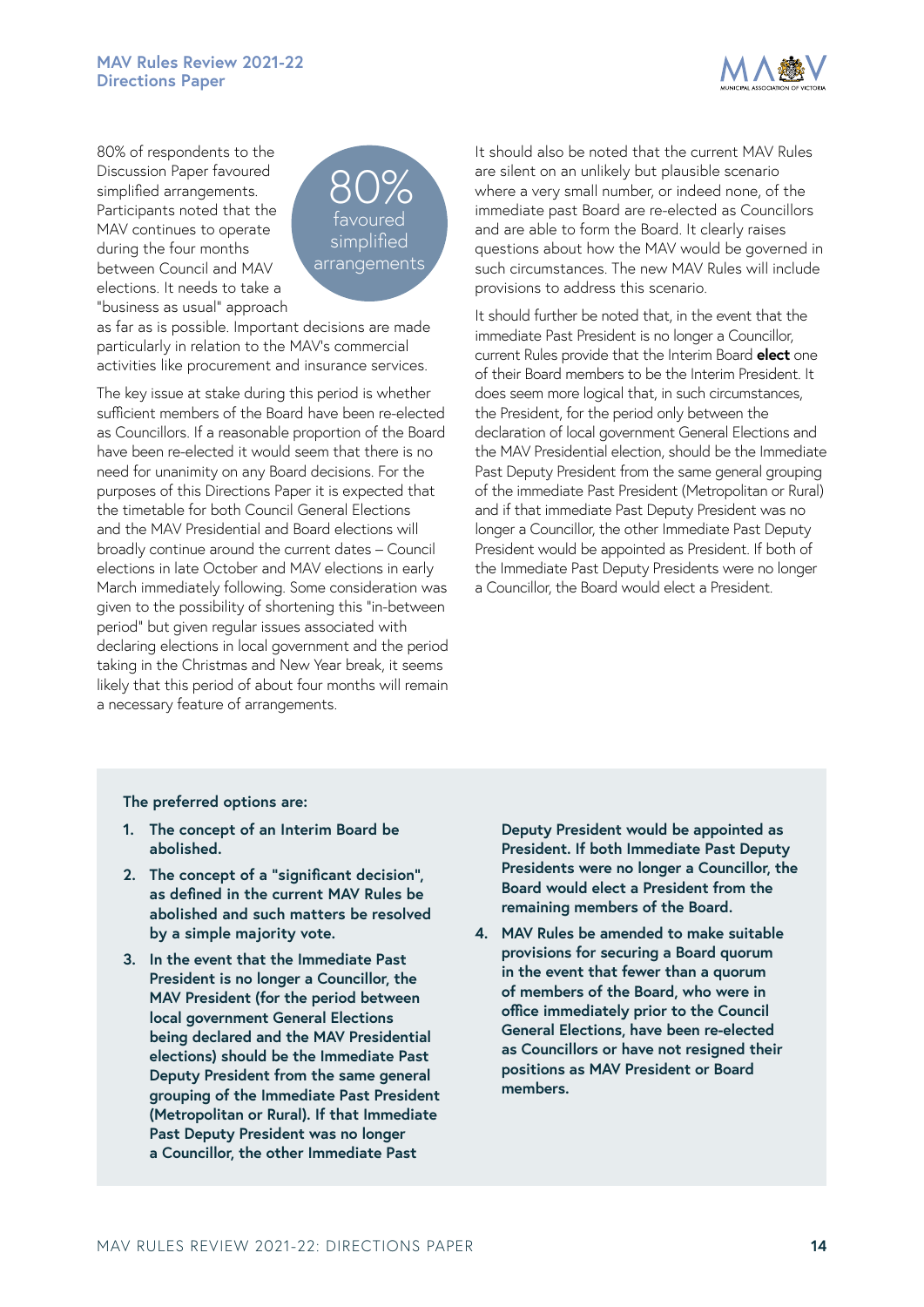

## **Board Performance and Accountability**

The Discussion Paper referred to the desirability of the Board's current "Board Performance and Assessment Policy" being located in MAV Rules. There was unanimous agreement about this proposal from respondents. Several submissions also suggested, for accountability purposes, that the results of such performance assessments be reported annually.

**The preferred option is MAV Rules be changed to require the Board to annually undertake a review of Board performance and to include the results of such reviews in the MAV's Annual Report.**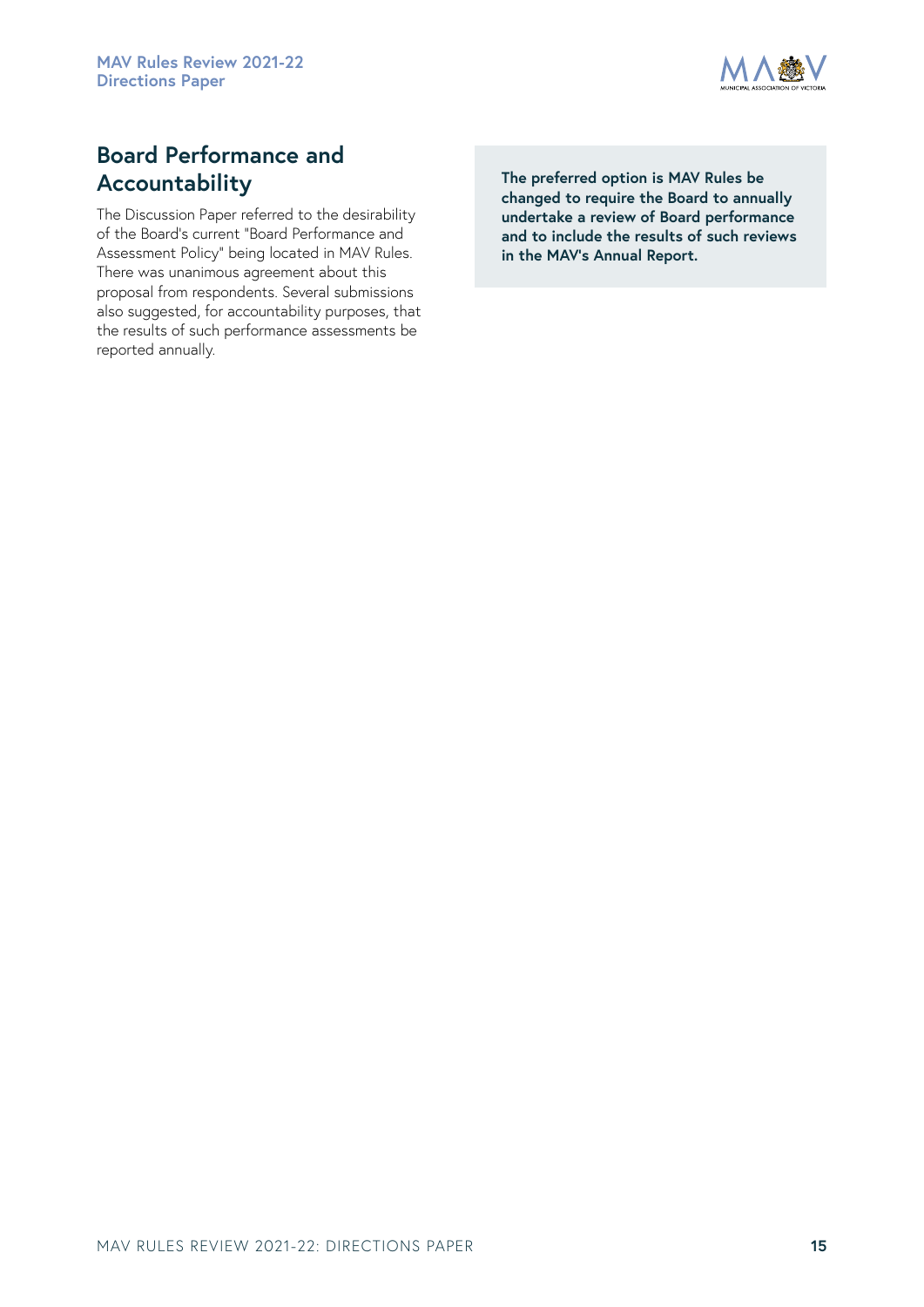

## <span id="page-16-0"></span>Rules Affecting State Council

### **State Council Making Policy**

The Discussion Paper argued that reforming the way State Council operates is overdue. For State Council to be an authentic and energising forum it will be necessary to make changes that can **elevate the impact of State Council**.

The Discussion Paper highlighted weaknesses in current arrangements, including:

- Member policy proposals that are parochial or peripheral.
- Member proposals that have little or no connection with the current MAV Strategy.
- Too many member proposals on matters that fall short of meeting the threshold of "State-wide significance to local government".
- Member proposals that dilute what MAV can achieve with a strategic approach and create an unsustainable burden on limited MAV resources.

The Discussion Paper also suggested a more **visionary** approach to the role and function of the State Council. It said:

*"It would also seem there is an important role for State Council in the development and monitoring of the MAV's Four Year Strategy. For several years the arrangements made for State Council have had a wider scope than debating member propositions. In many ways the entire event has been a combination of policy forum, conference and a celebration. All of these ingredients are important enough.*

*It could be argued, however, that State Council plays too small a role in effective stewardship around the MAV Strategy. Can the Strategy's implementation and continuing relevance be more regularly evaluated through expert information and analysis at State Council? Whilst members are regularly exposed to high quality guest speakers in the "conference" mode of State Council, this would entail a more targeted use of expert participants and stakeholders to inform and alert members to emerging trends impacting the MAV's strategic approach. This kind of format would encourage members to bring to the Board's attention what they see and hear from contemporary thinkers about the key issues being addressed through the MAV Strategy. A more dynamic, less insular model is one that may improve policy and strategy development and elevate the impact of State Council.*

*State Council Meetings that could process quality information into opportunities for the Board to evaluate, and a Board that has a stronger mandate to develop policy, monitor and evaluate strategy implementation and provide accountable reporting to the State Council, seem to represent a better balance or partnership between the two MAV organs that could advance the interests of the MAV."*

 $\overline{6}$ 

#### *Some verbatim comments from the round table conversations about reforming State Council.*

*"Clarify who the MAV represents - Councils or people? Need to figure out whether it is population or the number of member Councils that is the basis of equity."* 

*"Improve the quality of motions."*

*"We shouldn't be voting on so many things."*

*"Can we limit the number of motions so only the important issues come up?"*

*"Pleased there is an appetite to improve standards to include better screening and a framework."*

*"One Council, one vote."*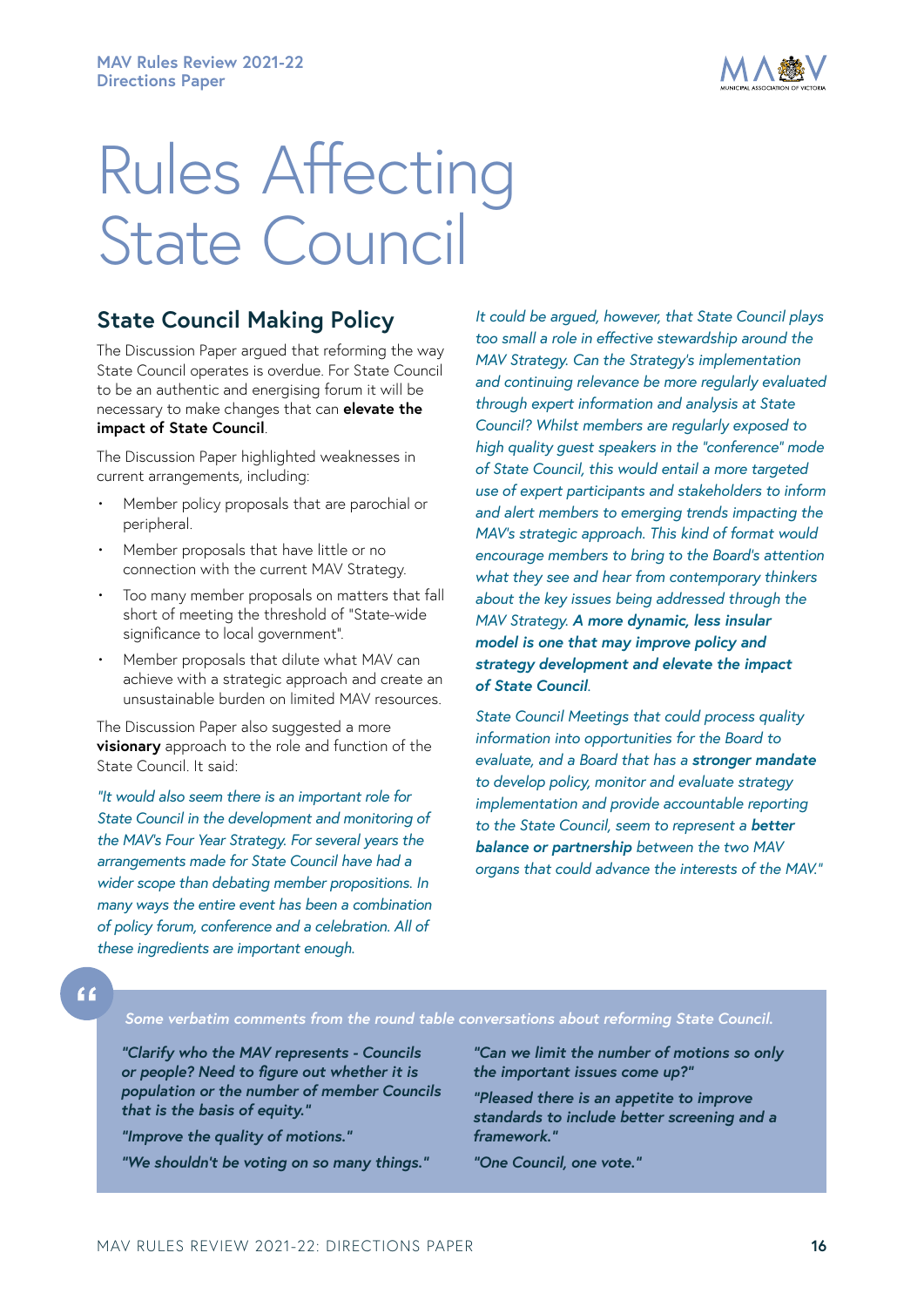

96% of respondents to the Discussion Paper supported State Council reforms. There is a strong appetite to keep that which is stimulating and strategic about State Council but at the same time address the weaknesses most members

are recognising. Many suggestions were made about how, exactly, the impact of State Council can be elevated and how the State Council processes of creating MAV policy might be improved, including:



- Limiting the number of motions any one Council can submit.
- Providing the MAV Board with stronger powers to set aside proposed motions not of sufficient relevance to the MAV Strategy and provide other pathways for such proposals away from the State Council process.
- Establishing an interactive, informative and less insular process as a part of State Council proceedings to enable State Council to evaluate the implementation and continuing relevance of MAV Strategy.
- Deliberating on Board proposed motions the MAV Board has a highly informed view of issues needing consideration and resolution by the membership and might adopt the practice of bringing Board proposals to State Council.
- Enabling Councils to submit proposed motions at any time during the year but requiring a significantly longer period of time (currently 28 days) for the MAV to review and determine the suitability of proposed motions.
- Providing Councils with significantly more time (currently 14 days) to consider State Council agendas and provide their nominated MAV representative with appropriate advice and instruction.

Many sensible suggestions. It is highly unlikely that there is one simple solution. It is more likely that a multi-faceted set of changes can shift the State Council processes into a more contemporary phase. State Council's policy formation role has changed little over decades. It is something of an institution. But a more focussed strategic approach which recognises an ever changing intergovernmental landscape and context is clearly required. The tradition of member inspired policy through robust debate must continue. Grassroots participation in policy formation is just as important as ensuring the MAV is discussing the right things at the right time.

Of the specific reforms identified by respondents, the least attractive may be the idea of limiting the number of proposals any one council can submit. That seems a very arbitrary approach. Reforms are more aimed at a change in the **quality** of proposals which, in turn, might have an impact on the quantity of proposals received. It will be important, when implementing State Council reforms, members give the MAV Board and the MAV CEO strong support to take the necessary decisions which will elevate the impact of State Council.

It would seem there are three critically important aspects of State Council which require some attention at State Council. Firstly, State Council's primary function is to enable members to create the policy framework for the Association. That policy framework underpins a significant proportion of the Association's advocacy program, especially in the intergovernmental space. It is of utmost importance. If the impact of State Council is to be elevated, it will be important to ensure that the policy formation function exhibits some fundamental characteristics. These would include policy formation that:

- Deals with matters of state-wide significance to local government;
- Responds to important emerging issues that demand the Association has clearly adopted positions; and
- Has a significant and clear connection with the adopted MAV Strategy.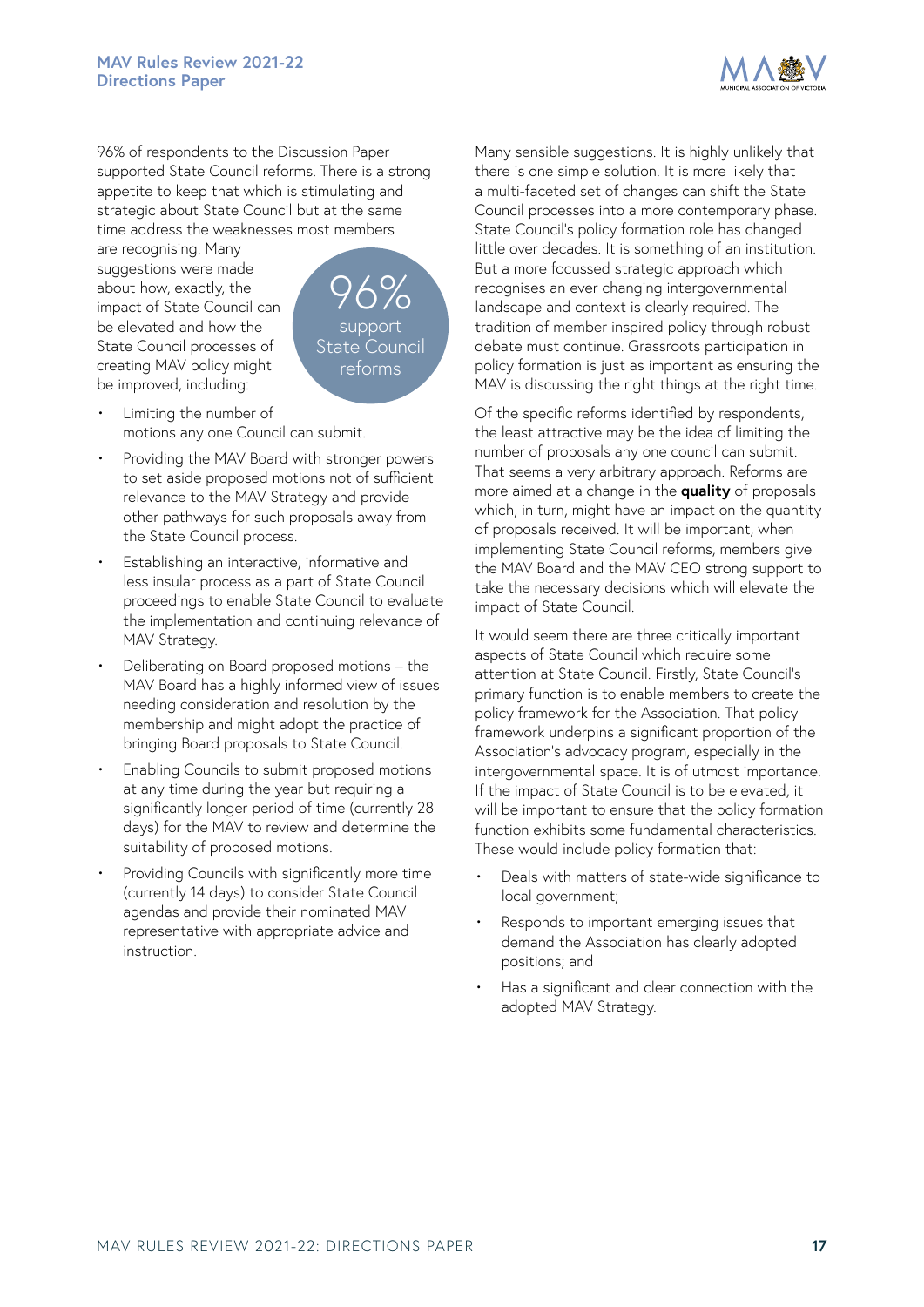

<span id="page-18-0"></span>Secondly, it will be inevitable that some member matters and proposals will not demonstrate the threshold characteristics set out above. It will be important for such matters to be appropriately considered by the MAV organisation and suitable pathways found for them. These alternative pathways should encourage member Councils to refer matters to the MAV at any time of the year, not only immediately prior to State Council meetings.

Thirdly, some of the reforms around State Council, already in evidence, do not require MAV Rule changes. State Council meetings are already a major event in the local government calendar and the significance of the event should grow. The MAV should continue the process of creating State Council as an engaging and influential forum across all of its formats. Developing a stronger link between State Council's deliberations on member proposals and members providing evaluation and direction on the continuing relevance of the MAV Strategy is probably one of those formats.

**The preferred option is to make changes to MAV Rules which:** 

- **1. Empower the MAV Board to ensure that member proposals for State Council:**
- **• Are of state-wide significance to local government.**
- **• Respond to important emerging issues which require the MAV to have clearly adopted positions.**
- **• Have a significant and clear connection with the adopted MAV Strategy.**
- **• Are reviewed by the MAV Board and consolidated, amended or modified when broadly dealing with similar subject matter to other member proposals.**
- **• Require member Councils to provide notice of member proposals not less than sixty days before the meeting.**
- **• Require the MAV to provide member Councils with the agenda for State Council meetings not less than thirty days before the meeting.**
- **2. Empower the MAV Board to place Board motions on the agenda of State Council meetings.**

## **Plural or Weighted Voting**

The Discussion Paper asked whether plural voting was in the long term best interests of the MAV. Plural voting is provided for in the current MAV Rules. Under plural voting "larger" Councils receive two votes on matters before State Council whereas "smaller" Councils receive one vote on such matters. The relevant Rule says:

*At any meeting of State Council, voting entitlements on any motion or amendment will be:*

- *• 15.1.1. the representative of each participating member council paying an annual subscription to the Association which exceeds the mid-point between the lowest and highest subscriptions will have two (2) votes; and*
- *• 15.1.2. the representative of each participating member council paying an annual subscription to the Association which does not exceed that mid-point will have one (1) vote.*

Respondents to the Discussion Paper were somewhat divided in their views about plural voting. It should be noted, with only two exceptions, the divide was entirely predictable. That is, those Councils receiving two votes supported the

63% support abolishing plural voting

retention of plural voting and those Councils receiving one vote argued for the abolition of plural voting. However, 63% of respondents who offered a view about plural voting favoured its abolition.

Submissions made varying references to the concept of fairness. Larger Councils saw fairness in plural voting because it addressed the huge variations in Council populations across Victoria. The constituencies of larger Councils are many, many times greater than those of many smaller Councils. Smaller Councils saw fairness differently. They pointed to the MAV as a membership organisation comprising seventy-nine Councils all equal before the law. All responding to the same legislation and not suffering any discrimination on the basis of "size" on any significant matter.

Some of the discussion at round table consultations connected the membership fees paid by 'larger' Councils with an 'entitlement' to plural voting. Some submissions thought a more graduated form of plural voting might be fairer. They suggested a graduated arrangement of perhaps four quartiles of council membership (largest to smallest) going from 4 votes to 1.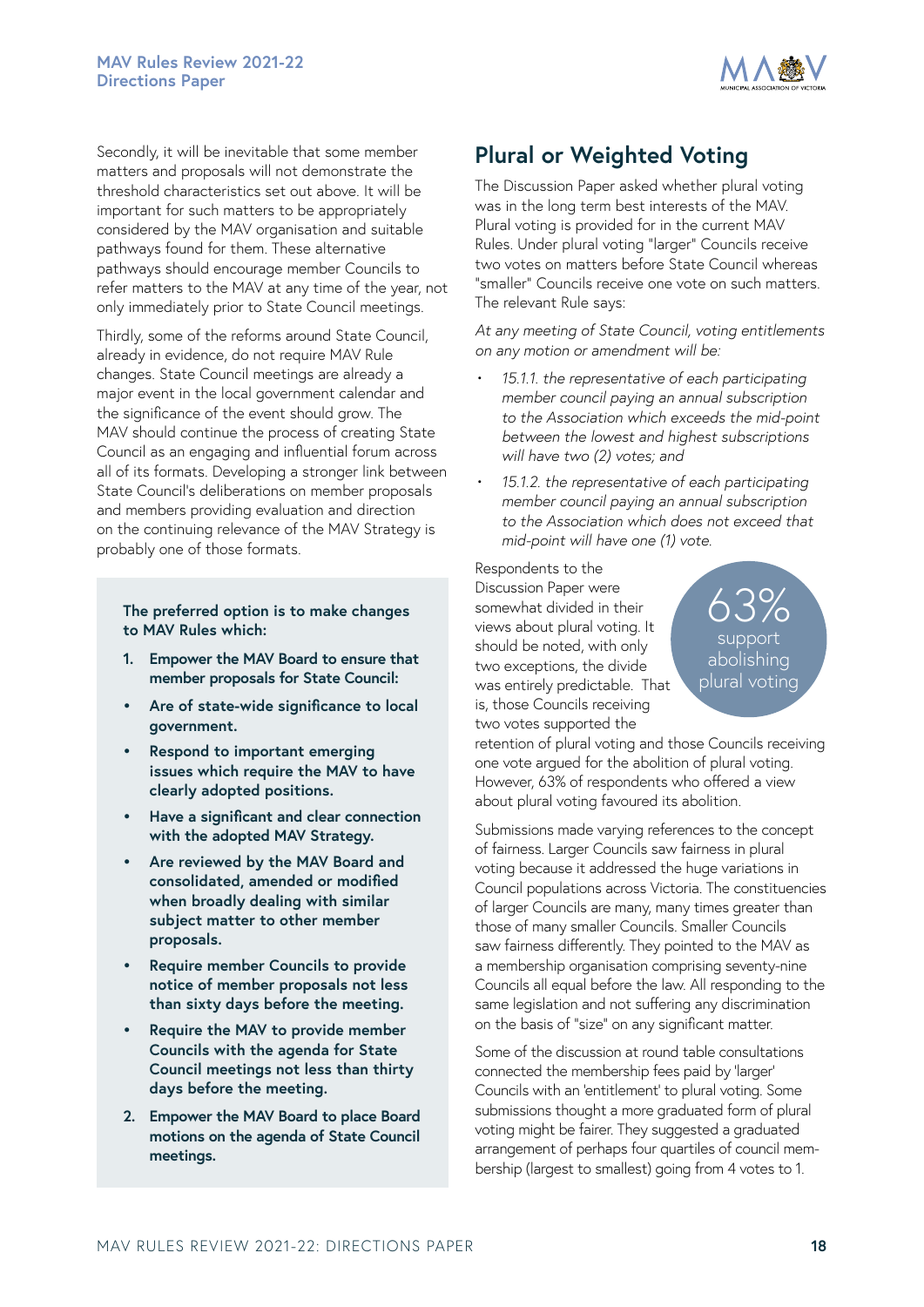

<span id="page-19-0"></span>Can the MAV members find an answer here? There is no practical revised formula that will suffice. This matter must be resolved on principle. The issue raised about membership fees is surely a furphy. Membership fees are calculated by a simple "shandy" formula which involves a council's population and budget. It is purely aimed at the principle of relative affordability. The membership fees are proportional to the size and scale of each council. The idea of paying higher fees for a greater "say" seems a very unlikely argument to make.

While a graduated system might be preferable to the "middle of the membership", it would grate against those who fervently believe in one vote per member.

The real genesis of plural voting simply lies in the structure of Victorian local government. There are more small councils than larger ones. Or, put another way, rural councils outnumber metropolitan councils quite comfortably. Without plural voting the voting strength would very much be with smaller rural councils. The larger and mostly metropolitan councils may feel that plural voting is necessary to ensure that MAV policy is more than a local government policy framework for rural Victoria. That notion,

however, is somewhat contradicted by compelling evidence from the 2021 State Council. Of the 102 motions submitted by member councils for consideration at State Council, 84% of those motions were from metropolitan councils.

84% of motions were from metropolitan councils

Plural voting has not always been a feature of the MAV Rules. For many years normal voting prevailed. In recent times, under plural voting, most member councils on both sides of the ledger have, to some extent, "learned to live" with plural voting. But there is no denying that it remains a thorn in the side of smaller rural councils. It is regarded as an extension of a metropolitan centric world so often the bane of rural life.

To return to the earlier theme – if this matter is to once again be tested by the members then it should be tested as a matter of principle. And, it would seem the dominant principle here is that the MAV is a membership based organisation with seventy nine equal members.

**The preferred option is to abolish plural voting.**

### $66$

#### *Corangamite Shire Council offered a succinct but reasoned response to Plural Voting. Council said:*

*"The Corangamite Shire does not support the current rules that dictate that larger councils receive two votes on matters before the State Council whereas smaller councils only receive one vote. As previously mentioned, Corangamite is concerned with equity between larger metro councils and smaller rural councils and seek that the rules of the MAV ensure that metro councils cannot ignore the concerns of regional areas through having greater power at State Council. It is also* 

*important to note that the MAV does not represent people or the Victorian electorate at large, it represents the membership of the MAV, which is individual Councils. Any given member of the organisation should not be discriminated against because of the size of its constituency."*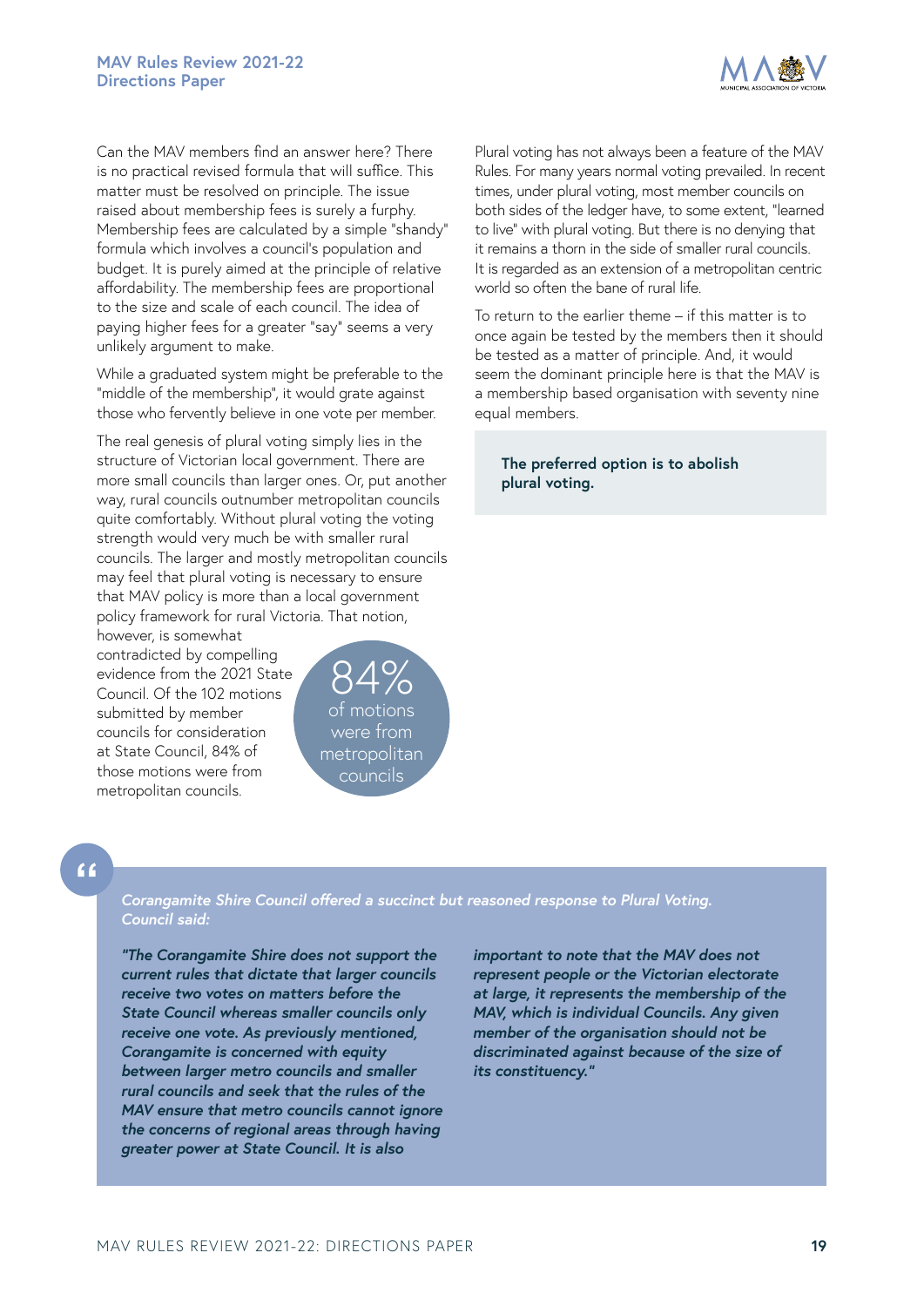

## <span id="page-20-0"></span>**Who May Submit Matters for Consideration at State Council?**

The Discussion Paper noted the current MAV Rules require a Council's nominated MAV representative to submit matters for consideration at meetings of State Council. That has not been the custom and practice at the MAV.

80% of respondents supported the proposal to require **member Councils (and not Councils nominated MAV representative)** to submit matters for consideration at meetings of State Council. Respondents also favoured the requirement that Councils must actually **resolve** to submit a matter for consideration.

Some may see such changes as pedantic or bureaucratic. However, both requirements for a Council to submit such matters and to do so by a Council resolution should contribute to improving the quality of proposals. It might also be noted that earlier in this Directions Paper, in the section dealing with "State Council making policy", it has been proposed to significantly extend both the timelines associated with Councils lodging such proposals with the MAV and for the MAV to provide Councils with longer notice of matters included on the State Council Meeting agenda. These changes should also contribute to better proposals and more thorough examination of proposals by Councils.

**The preferred option is to require member Councils to submit matters for consideration at meetings of State Council and to do so by Council resolution.**

## **High Standards of Ethical Behaviour**

The Discussion Paper pointed out that current MAV Rules are silent about members of State Council declaring and managing their conflicts of interest. Such arrangements are prescribed in the current MAV Rules for Board members at Board meetings.

Respondents to the Discussion Paper unanimously supported a MAV Rule change to require members of State Council to declare and manage conflicts of interest. The current MAV Rules are also silent about the establishment and operation of a MAV Audit and Risk Committee. While the MAV **does** currently operate an Audit and Risk Committee it is a significant matter that should be required in MAV Rules.

**The preferred option is for MAV Rules changes to prescribe how members of State Council will declare and manage conflicts of interest and to require the establishment and operation of a MAV Audit and Risk Committee.**

## **Councils Discontinuing Their MAV Financial Membership**

The Discussion Paper canvassed the difficulties experienced by the MAV when a member Council discontinues financial membership of the organisation with little or no notice. The MAV is not a large organisation and the loss of membership fees has a material impact on its operation.

92% of respondents to the Discussion Paper agreed that reasonable notice of a Council withdrawing financial membership should be required. Respondents also made a variety of suggestions about what might constitute "reasonable notice" ranging from three months to two years. The notice period needs to be long enough to ensure the issue or problem leading a Council to withdraw from financial

membership isn't whimsical. It also needs to allow sufficient time to discuss remedies or solutions other than nonparticipation. Enough time must also be allowed for a member Council in that position to fully understand the ramifications of nonparticipation.

92% agreed that reasonable withdrawing financial be required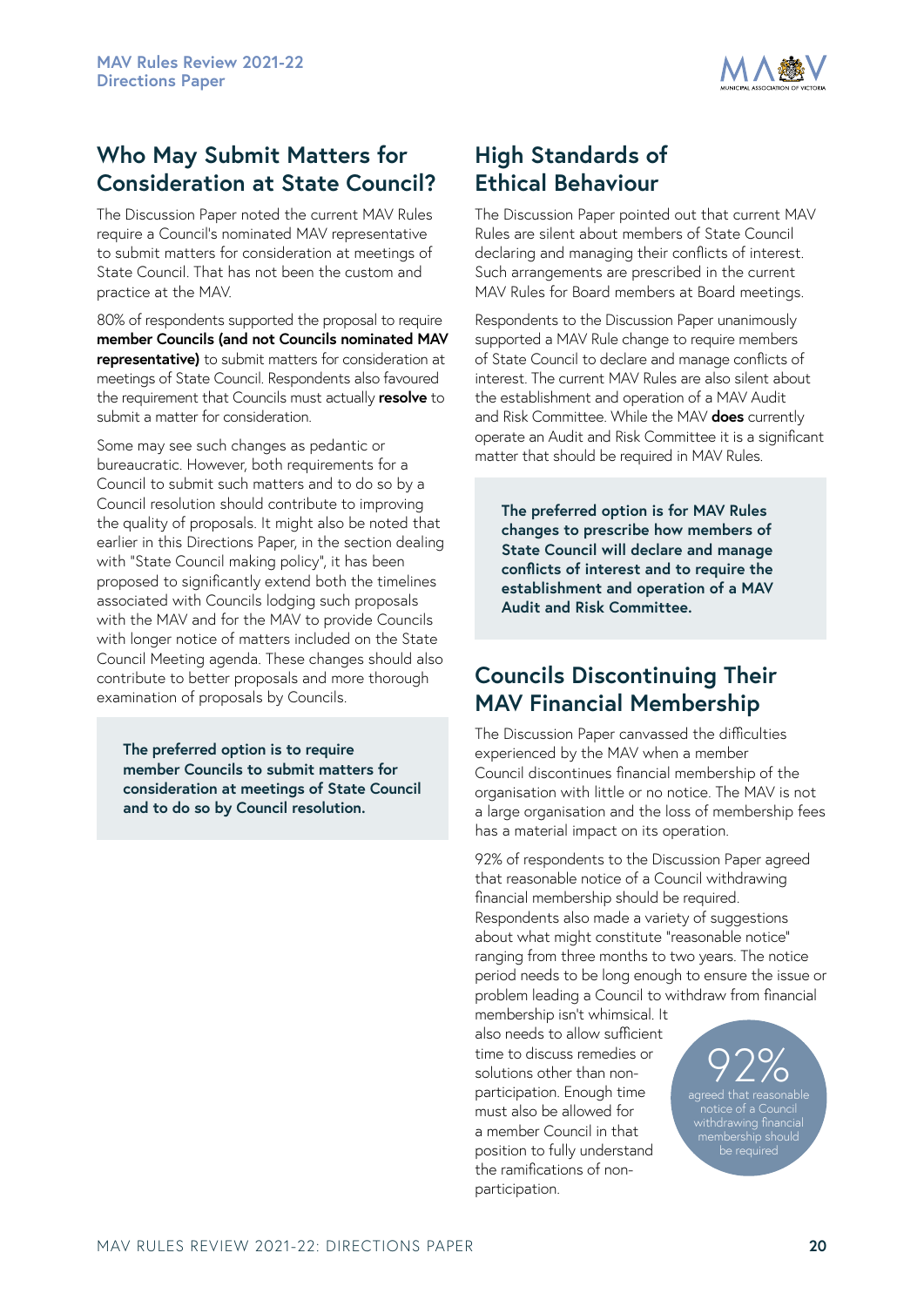

<span id="page-21-0"></span>Having regard to all of these matters it would seem that a longer, not a shorter period of notice to withdraw financial membership should be required.

Current Rules also provide that a non-participating member Council is "not entitled to avail itself of the privileges and benefits of any of the functions or services provided by the MAV". Respondents to the Discussion Paper unanimously support the continuation of that Rule.

Several respondents suggested that special, feefor-service arrangements might be made available to a non-participating member Council. There seems to be merit in that suggestion. There are several MAV services (insurances, procurement and perhaps training) where there are few or no alternative providers. Now, in itself that should serve as a significant **disincentive** to Councils considering non-participation. Never-the-less, continuing to make some services available to a non-participating Council, albeit through an appropriate fee-forservice arrangement, might provide fertile ground for maintaining a relationship that could result in the reversal of a decision to withdraw.

**The preferred option in relation to Councils who wish to discontinue their financial membership of the MAV is:**

- **• To require six (6) months' notice of that decision to be provided, and**
- **• To retain MAV Rules that exclude a nonparticipating Council member from the services or functions of the MAV except where the MAV CEO has agreed to provide selected services under special fee-for-service arrangements.**

## **Other MAV Rules Changes**

There will be a myriad of less noticeable Rules changes. In fact, if the MAV is to achieve the goals of Rules that are clearer and more easily understood, and Rules that have been modernised, then the new MAV Rules will probably be unrecognisable from the old Rules.

Rules changes other than those specifically canvassed in this Directions Paper are highly unlikely to be contentious or contested by member Councils. They will simply be the product of well drafted, modern rules fit for the 21st Century.

## **Responding to this Directions Paper**

Persons and organisations intending to make a response to the Directions Paper should do so by close of business on Monday 30 May 2022. Responses will be posted on the MAV's website after the close of the submission period unless submitters indicate otherwise. To assist in receiving your response, please complete the electronic survey form which is available via the MAV website at [mav.asn.au](http://www.mav.asn.au). Alternatively, we would encourage more comprehensive submissions with expanded commentary about the ideas in the Directions Paper. These submissions can be emailed to [rules@mav.asn.au](mailto:rules%40mav.asn.au?subject=).

The MAV would encourage participating member Councils to provide a response by adopting a preferred position to the matters raised in the Directions Paper by Council resolution, if possible. Councils and other stakeholders wanting to ask questions about the content of the Directions Paper, the processes to be followed to arrive at new Rules or avenues available to make a response to the Directions Paper can contact Ms. Celia Robinson, MAV Manager Governance at (03) 9667 5535 or [crobinson@mav.asn.au](mailto:crobinson%40mav.asn.au?subject=). The lead consultant, Mr. Phil Shanahan, will also be available to assist those with enquiries and can be contacted through Celia. The MAV wants widespread responses to this Directions Paper.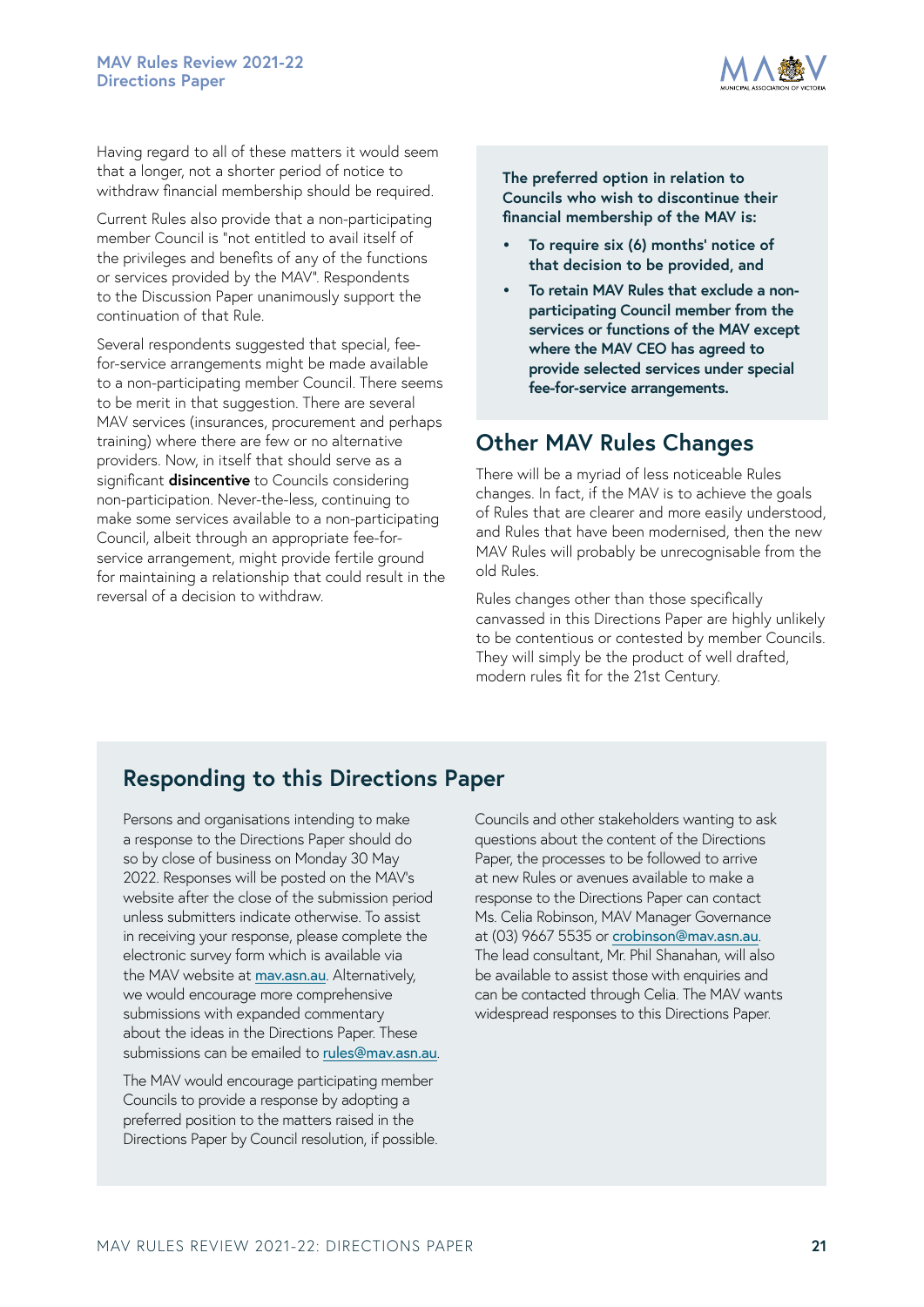

# Summary of Directions

| <b>Area of Rules</b>             | <b>Options &amp; Directions</b>                                                                                                                                                                                                                                                                                             |
|----------------------------------|-----------------------------------------------------------------------------------------------------------------------------------------------------------------------------------------------------------------------------------------------------------------------------------------------------------------------------|
| Nominating for President         | The preferred option is to retain current arrangements and require<br>councillors nominating for the office of MAV President to be the<br>nominated MAV representative of their Council.                                                                                                                                    |
| President's term in office       | The preferred option is to continue two year presidential terms in<br>office but to change the MAV Rules to require member Councils<br>to commit to two (2) year memberships payable in two annual<br>instalments.                                                                                                          |
| President's tenure               | The preferred option is to change MAV Rules and to cap the tenure<br>of a MAV President at four (4) consecutive two (2) year terms.                                                                                                                                                                                         |
| Electing a Board                 | Option 1. Is to maintain an equal number of regional groupings of<br>rural and metropolitan Councils for the purpose of electing MAV<br>representatives to the MAV Board.                                                                                                                                                   |
|                                  | Option 2. Is to maintain an equal number of Board members<br>from rural and metropolitan members, but to conduct "at large"<br>elections, using a proportional representation electoral model in the<br>metropolitan area whilst maintaining regional groupings amongst<br>regional and rural Councils.                     |
| Skills-based Board members       | The preferred option is to maintain current arrangements whereby<br>members of the MAV Board are all elected members.                                                                                                                                                                                                       |
| Size of Board                    | The preferred option is to reduce the number of elected Board<br>members from twelve to ten (not including the President).                                                                                                                                                                                                  |
| Term and tenure of Board Members | The preferred option is:                                                                                                                                                                                                                                                                                                    |
|                                  | Two (2) year Board terms, capped at four (4) consecutive terms.<br>$\bullet$                                                                                                                                                                                                                                                |
|                                  | Board members who are no longer their Council's MAV<br>$\bullet$<br>Representative may complete their term of office.                                                                                                                                                                                                       |
|                                  | Councils be encouraged to reappoint their MAV representative<br>$\bullet$<br>when that representative has been elected to the Board.                                                                                                                                                                                        |
| Interim Board arrangements       | The preferred options are:                                                                                                                                                                                                                                                                                                  |
|                                  | To abolish the concept of an Interim Board,                                                                                                                                                                                                                                                                                 |
|                                  | To abolish the notion of significant decisions and allow the Board<br>to make all decisions on a simple majority vote, and                                                                                                                                                                                                  |
|                                  | To provide new Rules for that period after the local government<br>General Elections and before the MAV elections for President and<br>Board which will clarify who would be the President during this<br>period and what would occur in the event that a Board quorum<br>didn't result from the council elections process. |